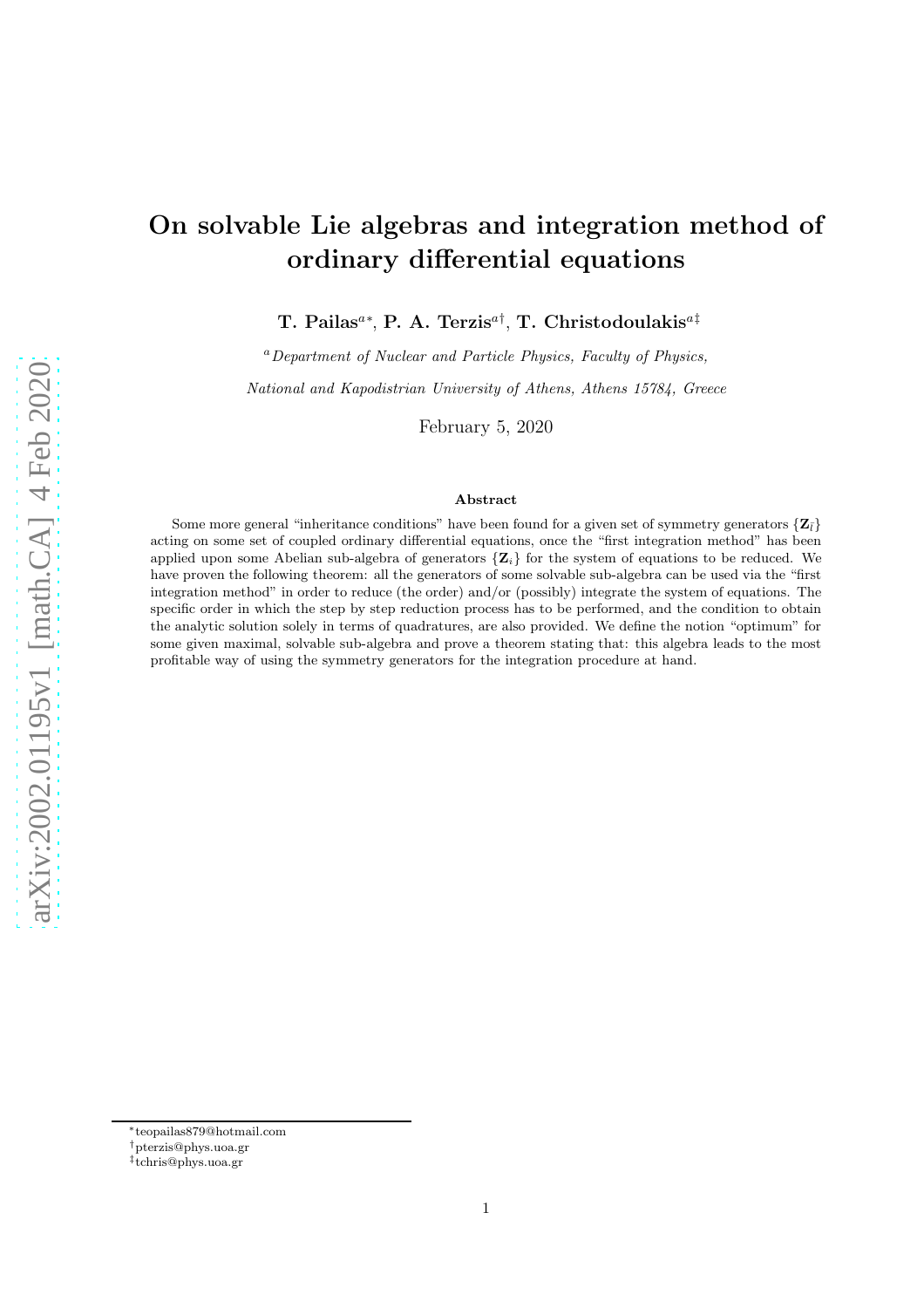# I Introduction

The concept of symmetry possesses a fundamental role in the field of mathematical physics. An extensive analysis concerning with the symmetries of fundamental physics can be found in [\[1\]](#page-19-0). There are many branches corresponding to the different kinds of symmetries. One of these is mostly referred to as, continuous symmetries of differential equations (both ordinary and partial), and is concerned with continuous (and invertible) transformations who are mapping solutions into solutions of the equations at hand. The notion of continuous groups of symmetry transformations (now called Lie groups) was first introduced in a series of seminal works [\[2](#page-19-1)[–7\]](#page-19-2), by Sophus Lie; the purpose was to unify and extend various methods related to topics such as, homogeneous and separable equations, Laplace transformation, reduction of order and more. These symmetry transformations are also called Lie point symmetries due to the mix of independent and dependent variables.

We will refer only to a fraction of the many applications that can be found in the literature. Construction of special solutions of partial differential equations based on the symmetry transformations method was first noticed by S. Lie himself, but was not studied in detail until the work of Ovsiannikov and his group [\[8](#page-19-3)[–11\]](#page-19-4). A special kind of solutions referred to as similarity solutions, were studied for some specific partial differential equations, as well as the conditions under which a non-linear differential equation is equivalent to a linear one, in [\[12–](#page-19-5)[18\]](#page-19-6). E. Noether studied in [\[19\]](#page-19-7) the symmetries of action integrals and their relation to conservation laws for Euler-Lagrange equations. These symmetries can be determined through Lie's method since they are also symmetries of the respective equations.

There are also many applications of Lie's theory in the broad area of general relativity. Lie point symmetries of geodesic equations and collineations have been studied in [\[20\]](#page-20-0) and applied to the following cases: Einstein spaces, Schwarzschild and FLRW spacetimes. A dust fluid arising from solutions of the Wheeler-DeWitt equation, generated by Lie point symmetries in scalar field cosmology, have been found in [\[21\]](#page-20-1). Constraints and analytical solutions of  $f(R)$  theories of gravity based on Lie point symmetries have been obtained in [\[22\]](#page-20-2). The solution space of the four dimensional Bianchi Type  $I - VII$  spacetimes in vacuum, as well as for the case of five dimensional Bianchi Type I, has been found with the aid of the Automorphisms group. This group constitutes a subset of Lie point symmetries of the Einstein's equations for the Bianchi Type geometry [\[23](#page-20-3)[–26\]](#page-20-4). The Lie point symmetries and the variational symmetries for some cases of minisuperspace Einstein's gravity were studied in [\[27\]](#page-20-5).

A generalization of Lie point symmetry transformations has been achieved by A. V. Backlund in his seminal papers [\[28–](#page-20-6)[31\]](#page-20-7). These are transformations mixing the independent, dependent and the derivatives of the dependent variables. A particular case are contact transformations (in which the new independent variables are linear in the derivatives of the old dependent variables), [\[32\]](#page-20-8) and some applications of them can be found in [\[33\]](#page-20-9). Robert Geroch in [\[34,](#page-20-10) [35\]](#page-20-11) provided a method for generating new solutions of Einstein's field equations from already known ones. The transformation that relates the old and new metrics is a Lie-Backlund transformation, even though he did not follow this route to provide his results. Lie-Backlund transformations are discussed in detail by Anderson and Ibragimov [\[36\]](#page-20-12), Ibragimov [\[37\]](#page-20-13) and Olver [\[38\]](#page-20-14). As was shown by Olver [\[39\]](#page-20-15), the invariance of partial differential equations under a Lie-Backlund symmetry, usually leads to the existence of infinite number of such symmetries connected via recursion operators.

There exist also generalizations of Lie's methods for obtaining solutions of the differential equations, in the cases where the equations at hand are difference equations [\[40\]](#page-20-16). Furthermore, the case of differentialdifference equations and the application to the Toda lattice was studied by D. Levi and P. Winterwitz [\[41\]](#page-20-17). An algorithm for obtaining the Lie point symmetries of differential equations on fixed non-transforming lattices is presented in [\[42\]](#page-20-18). Finally, a method is given to derive the point symmetries of partial differentialdifference equations in [\[43\]](#page-20-19). It has been applied to the Kacvan-Moerbeke equation and has been found that the symmetries form a Kac-Moody-Virasoro algebra.

One of the primary and most important applications of Lie point symmetries, is their use for the reduction of order and hence the (partial or total) integration of the equations at hand. There are mainly three different methods to do such a reduction. Some of them are listed and thoroughly examined in [\[38\]](#page-20-14), others in [\[44\]](#page-20-20) and [\[45\]](#page-20-21). A prominent problem that all three methods have to deal with, is to provide an answer to the question of how the symmetry generators can be used in the most "profitable" way; where "profitable" is tantamount to as many generators as possible.

The first method to appear in all three previous books is called "Normal form of generators in the space of variables". For simplicity, we will refer to it as the "first integration method". The procedure is presented in some detail in section II.

The second method outlined by Stephani [\[44\]](#page-20-20) is called the "Normal form of generators in the space of first integrals". As it was there proven, this method can be used when the number of symmetries is higher or equal to the order of the equation. An important, worth mentioning aspect, is that it is necessary to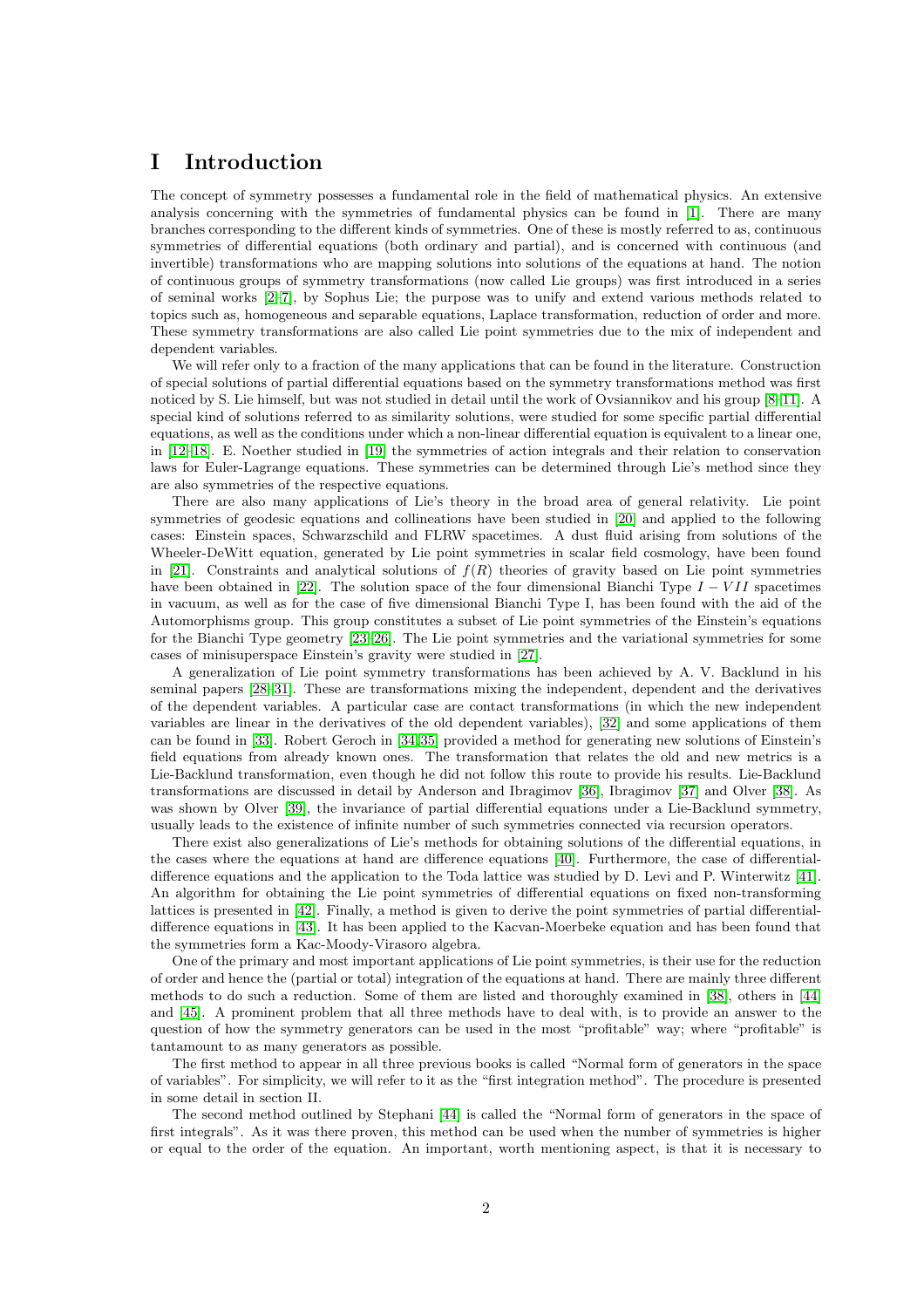use the generators for the integration procedure in a very specific order. This depends on the properties of the algebra. When there is a solvable sub-algebra of dimension equal to the order of the equation, and furthermore integration is performed in the correct order, the solution to the equation is given solely in terms of quadratures. We note that this is a combination of a specific method of integration, with one of the properties of the algebra at hand, namely solvability.

The final method is sketched in [\[44\]](#page-20-20) (papes 87 − 88), while it is extensively studied in [\[38\]](#page-20-14). It is referred to as the method of "Differential invariants". As it was proven, all the differential invariants of higher order are constructed as derivatives of the first two (zeroth and first order respectively), by considering one as the independent and the other as the dependent variable. This reduction procedure can again be combined with the solvability property of some sub-algebra and a proper order is presented to the purpose of using all the generators of the solvable sub-algebra. Once more, when the dimension of the solvable sub-algebra is equal to the order of the equation at hand, the solution can, in principle, be given in terms of quadratures.

The drawback of the second method is that it requires the number of symmetries be at least equal to the order of the equation. In many occasions, especially when there is a system of equations instead of only one, this is not the case. The third method, on the other hand, does not presupposes any lower bound for the number of symmetry generators; but it lacks of applicability in the case of system of equations. This is due to the fact that, constructing higher order differential invariants from the first two, is far from trivial and also ambiguous.

The simplest appears to be the "first integration method"; it can be applied with ease, either when the symmetry generators are less than the order of the equation or when there is some system of equations instead of only one. The results contained in this work are briefly outlined as follows:

- 1. Generalization of the "inheritance conditions" in the case of existence of more than one generators forming an Abelian sub-algebra.
- 2. Combination of the property of solvability and the "first integration method", as well as presentation of the proper order in which the generators have to be used.
- 3. Finally, providing an answer to the question of whether or not the "optimum" maximal solvable subalgebra is the most profitable way to use the symmetry generators of the entire algebra (based on the "first integration method").

To the best of our knowledge, these points have not been previously proven or even discussed in the literature.

The paper is organized as follows: In section II, the "first integration method" is presented in detail. Furthermore, the proof for the new "inheritance conditions" is given along with other side effects. All these results are gathered in Theorem 1 and Corollary 1. The section III is devoted to recalling the definition of solvable algebras, alongside with the ones of derived and "coset" algebras. The combination of solvability and the "first integration method" is presented in section IV, where the proper order of reduction is given in Theorem 5. An example is provided in section V. The proof that the maximal solvable sub-algebra is the most profitable way to use the symmetry generators is dispensed in section VI. Alongside, a definition of the proper basis of the generators is given, in which we acquire the "optimum" (maximal dimensional) solvable sub-algebra;. A discussion can be found in section VII and finally an Appendix is included.

## II "First integration method"

All the statements below, can be easily generalized for systems of higher order equations. For simplicity, we will consider a system of second order ordinary differential equations written in the form

<span id="page-2-0"></span>
$$
\ddot{y}^{\mu} = \omega^{\mu}(x, y^{\nu}, \dot{y}^{\nu}),\tag{1}
$$

where x is the common independent variable,  $y^{\nu}$  the dependent variables,  $\dot{y}^{\nu} = \frac{dy^{\nu}}{dx}$ ,  $\ddot{y}^{\nu} = \frac{dy^{\nu}}{dx}$ , and the indices  $\mu, \nu, \kappa$  run from 1 to N. As can be found in [\[44\]](#page-20-20), considering first integrals  $\overline{f}^{\mu}(x, y^{\nu}, \dot{y}^{\nu})$  of [\(1\)](#page-2-0) and taking

$$
\frac{df^{\mu}(x, y^{\nu}, \dot{y}^{\nu})}{dx} = 0,
$$
\n(2)

one can extract the operator A

$$
\mathbf{A} = \partial_x + \dot{y}^\kappa \partial_{y^\kappa} + \omega^\kappa(x, y^\nu, \dot{y}^\nu) \partial_{\dot{y}^\kappa},\tag{3}
$$

so as to represent the system of equations as

$$
\mathbf{A}f^{\mu}(x, y^{\nu}, \dot{y}^{\nu}) = 0. \tag{4}
$$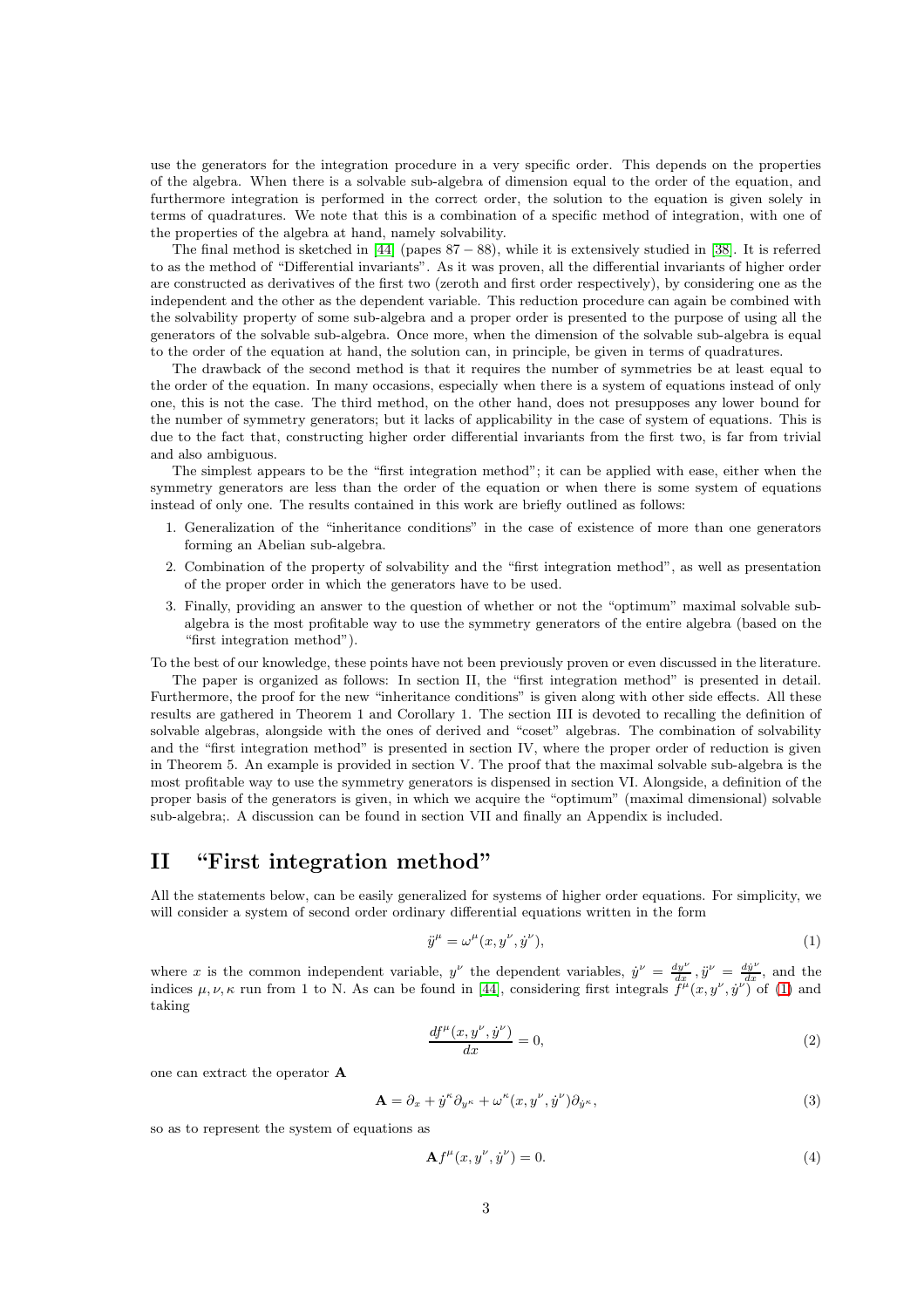At this point we assume the existence of a number  $r$  of Lie point symmetries represented by the following linearly independent, infinitesimal generators

$$
\mathbf{Z}_{\mathrm{M}} = \xi_{\mathrm{M}}(x, y^{\nu})\partial_x + \eta_{\mathrm{M}}^{\mu}(x, y^{\nu})\partial_{y^{\mu}},\tag{5}
$$

for some arbitrary but given set of functions  $\xi_M(x, y^\nu)$ ,  $\eta_M^{\mu}(x, y^\nu)$ , where the capital  $M, N, K$  acquire the values  $M, N, K = 1, \dots r$ . Given the generators, their first prolongation(we only need the first prolongation for our purposes) can be calculated via the following formula

$$
\mathbf{Z}_{\mathbf{M}}^{(1)} = \xi_{\mathbf{M}}(x, y^{\nu})\partial_{x} + \eta_{\mathbf{M}}^{\mu}(x, y^{\nu})\partial_{y^{\mu}} + \eta_{\mathbf{M}}^{(1)\mu}(x, y^{\nu}, y^{\nu})\partial_{y^{\mu}},
$$
\n(6)

where

$$
\eta_{\mathcal{M}}^{(1)\mu}(x, y^{\nu}, \dot{y}^{\nu}) = \frac{d\eta_{\mathcal{M}}^{\mu}(x, y^{\nu})}{dx} - \dot{y}^{\mu} \frac{d\xi_{\mathcal{M}}(x, y^{\nu})}{dx}.
$$
\n(7)

The symmetry generators form a Lie algebra

$$
[\mathbf{Z}_{\mathrm{M}}, \mathbf{Z}_{\mathrm{N}}] = C_{\mathrm{M} \mathrm{N}}^{\Lambda} \mathbf{Z}_{\mathrm{A}},\tag{8}
$$

with  $C_{MN}^{\Lambda}$  the structure constants of the algebra which satisfy the following relations

- 1.  $C_{MN}^{\Lambda} = -C_{NM}^{\Lambda},$
- 2.  $C_{\text{MN}}^{\text{K}} C_{\text{XK}}^{\text{R}} + C_{\text{N}\Sigma}^{\text{K}} C_{\text{MK}}^{\text{R}} + C_{\text{ZM}}^{\text{K}} C_{\text{NK}}^{\text{R}} = 0,$
- 3.  $C_{N\Sigma}^{K}C_{MK}^{M}=0,$

and  $[\cdot, \cdot]$  the commutator. The structure constants are the same for the prolongation of the generators as well.

The second formulation of the symmetry condition for a system of second order ordinary differential equations reads, according to [\[44\]](#page-20-20)

$$
\left[\mathbf{Z}_{\mathrm{M}}^{(1)},\mathbf{A}\right] = -\left(\mathbf{A}(\xi_{\mathrm{M}})\right)\mathbf{A} \equiv \lambda_{\mathrm{M}}\mathbf{A}.\tag{9}
$$

Based on the "first integration method" (i.e. transform the generators into their normal form in the space of variables) [\[44\]](#page-20-20), to reduce the order for one of the differential equations [\(1\)](#page-2-0), we have to transform one of the symmetry generators, let us say  $\mathbb{Z}_1$ , into it's normal form. That is equivalent to search for independent and dependent coordinates  $t(x, y^{\nu})$ ,  $s^{\mu}(x, y^{\nu})$  respectively, such that in these coordinates

<span id="page-3-0"></span>
$$
\mathbf{Z}_1 = \partial_{s^1}.\tag{10}
$$

When this is achieved, the system of the transformed equations does not depend on  $s<sup>1</sup>$  and thus the order is reduced via the restriction to the hypersurfaces  $s^1$ =constant,  $w^1 = \dot{s}^1$ ,  $\dot{w}^1 = \ddot{s}^1$ . In general, we are not sure which of the rest of the symmetries will be inherited in the reduced equations. As it was proven in [\[44\]](#page-20-20), the generators  $\mathbf{Z}_M$  of those symmetries must satisfy the relation

$$
\left[\mathbf{Z}_1, \mathbf{Z}_M\right] = C_{1M}^1 \mathbf{Z}_1,\tag{11}
$$

where  $M = \sigma, ..., r$  and  $\sigma \geq 2$ . Thus, it is to our best interest to choose that  $\mathbb{Z}_1$  which satisfies the relation [\(11\)](#page-3-0) with the maximal number of  $\mathbf{Z}_M$  so as to inherit the maximal symmetry group.

In this work we first generalize the condition  $(11)$  in the case where a number of generators form an Abelian sub-algebra, where we can transform all it's generators into normal form at once. The following theorem holds:

Theorem 1: Given a system of ordinary differential equations represented in terms of a partial differential operator A of first order, we assume the existence of r number of linearly independent Lie point symmetries with generators  $\mathbf{Z}_M$ ,  $M = 1, ..., r$ . Consider also A to be linearly independent of those generators. Furthermore, assume there exists an  $m \leq r$  dimensional Abelian sub-algebra with generators  $\mathbf{Z}_i$ , which acts transitive in a subspace of dimension m. When these generators are transformed into their normal form and thus the system is reduced, the generators  $\mathbf{Z}_{\bar{l}}$ , to be inherited are those satisfying the following conditions:

- 1.  $[\mathbf{Z}_i, \mathbf{Z}_{\bar{l}}] = C_{i\bar{l}}^l \mathbf{Z}_l$ . Furthermore, the reduced objects  $\hat{A}$ ,  $Y_{\bar{l}}$  in the hypersurfaces  $s^j = constant$ ,  $u^j = \dot{s}^j$ , will satisfy the relations below
- 2.  $\hat{\mathbf{A}} = \partial_t + \dot{s}^{\beta} \partial_{s^{\beta}} + \hat{\omega}^i(t, s^{\alpha}, u^j, \dot{s}^{\alpha}) \partial_{u^i} + \hat{\omega}^{\beta}(t, s^{\alpha}, u^j, \dot{s}^{\alpha}) \partial_{s^{\beta}},$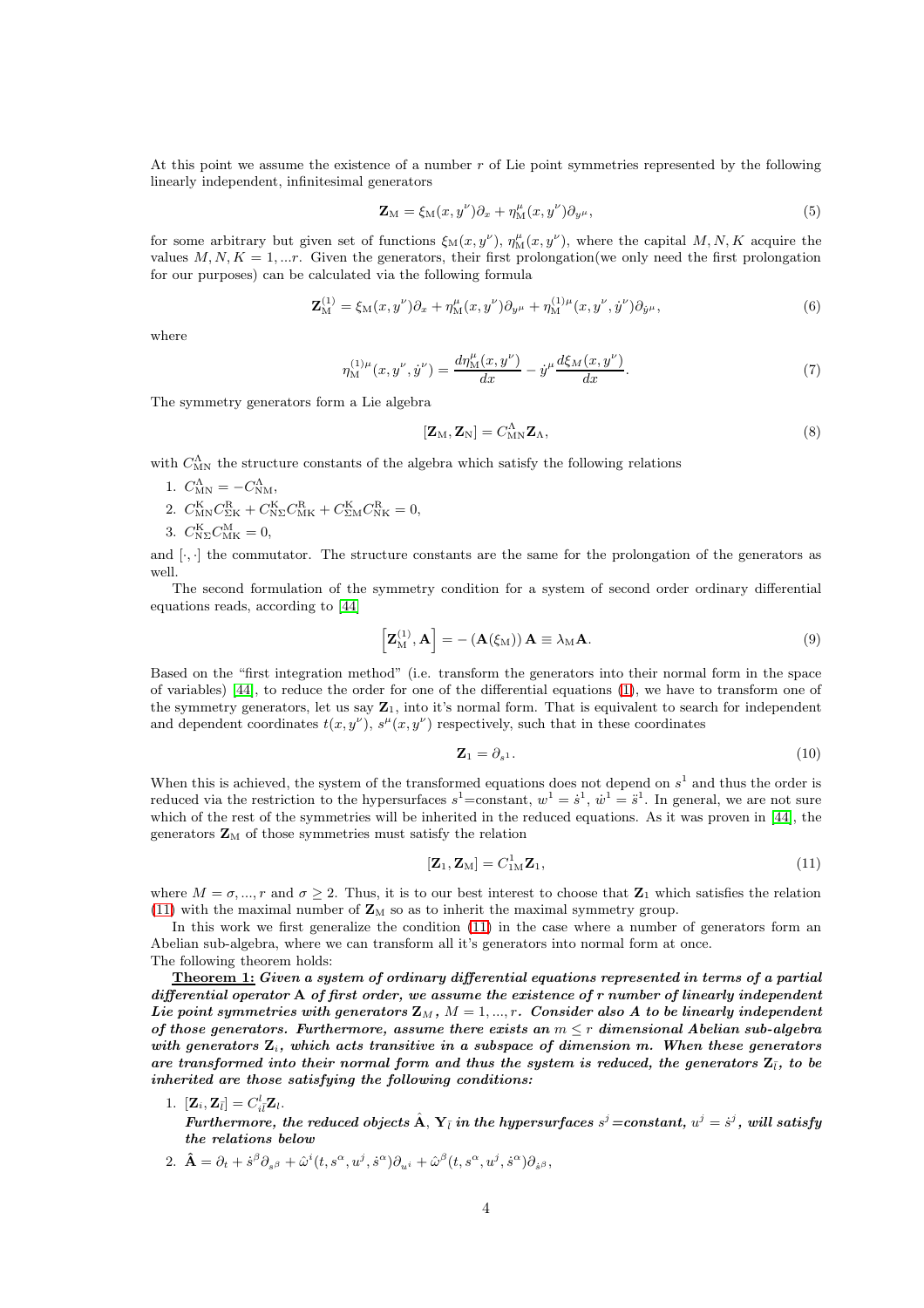3.  $\mathbf{Y}_{\bar{l}} = \xi_{\bar{l}}(t, s^{\alpha})\partial_t + \eta_{\bar{l}}^{\beta}(t, s^{\alpha})\partial_{s^{\beta}} + \eta_{\bar{l}}^{(1)i}(t, s^{\alpha}, u^j, \dot{s}^{\alpha})\partial_{u^i} + \eta_{\bar{l}}^{(1)\beta}(t, s^{\alpha}, u^j, \dot{s}^{\alpha})\partial_{s^{\beta}},$ 4.  $[\mathbf{Y}_{\bar{l}}, \mathbf{Y}_{\bar{k}}] = C^{\bar{q}}_{\bar{l}\bar{k}} \mathbf{Y}_{\bar{q}},$ Proof

Since the m-dimensional sub-algebra,  $m \leq r$ , is assumed to be Abelian the generators  $\mathbf{Z}_i$  satisfy

<span id="page-4-3"></span>
$$
[\mathbf{Z}_i, \mathbf{Z}_j] = 0. \tag{12}
$$

Accordingly, the assumption of transitivity in a subspace of dimension m (in Appendix A we explain why we need the transitivity), implies that there exists independent and dependent coordinates  $t(x, y^{\nu})$ ,  $s^{\mu}(x, y^{\nu})$ respectively, such that

<span id="page-4-1"></span><span id="page-4-0"></span>
$$
\mathbf{Z}_i = \partial_{s^i},\tag{13}
$$

while the equations [\(1\)](#page-2-0) are transformed into the set

$$
\ddot{s}^i = \tilde{\omega}^i(t, s^j, s^\alpha, \dot{s}^j, \dot{s}^\alpha),\tag{14}
$$

<span id="page-4-2"></span>
$$
\ddot{s}^{\beta} = \tilde{\omega}^{\beta}(t, s^j, s^{\alpha}, \dot{s}^j, \dot{s}^{\alpha}),\tag{15}
$$

where  $i, j = 1, ..., m$  and  $\alpha, \beta = m+1, ..., N$ , where a reshuffling of the indices may be employed. The partial differential operator of first order corresponding to the equations  $(14),(15)$  $(14),(15)$  as well as the first prolongation of the symmetry generators read

$$
\mathbf{A} = \partial_t + \dot{s}^i \partial_{s^i} + \dot{s}^\beta \partial_{s^\beta} + \tilde{\omega}^i(t, s^j, s^\alpha, \dot{s}^j, \dot{s}^\alpha) \partial_{\dot{s}^i} + \tilde{\omega}^\beta(t, s^j, s^\alpha, \dot{s}^j, \dot{s}^\alpha) \partial_{\dot{s}^\beta},\tag{16}
$$

$$
\mathbf{Z}_{l}^{(1)} = \partial_{s^{l}},\tag{17}
$$

$$
\mathbf{Z}_{\overline{l}}^{(1)} = \xi_{\overline{l}}(t, s^j, s^\alpha)\partial_t + \eta_{\overline{l}}^i(t, s^j, s^\alpha)\partial_{s^i} + \eta_{\overline{l}}^\beta(t, s^j, s^\alpha)\partial_{s^\beta} + \eta_{\overline{l}}^{(1)i}(t, s^j s^\alpha, \dot{s}^j, \dot{s}^\alpha)\partial_{s^i} + \eta_{\overline{l}}^{(1)\beta}(t, s^j s^\alpha, \dot{s}^j, \dot{s}^\alpha)\partial_{s^\beta},
$$
\n(18)

where  $l = 1, ..., m$  and  $\bar{l} = m + 1, ..., \tilde{m}$ . The equations eqs. [\(14\)](#page-4-0) to [\(18\)](#page-4-2) are just the expressions of the transformed objects under the coordinate transformation that we performed. The symmetry condition for  $\mathbf{Z}_{l}^{(1)}$  implies

$$
\left[\mathbf{Z}_{l}^{(1)}, \mathbf{A}\right] = -\underbrace{\left(\mathbf{A}(\xi_{l})\right)}_{=0} \mathbf{A} \Rightarrow
$$
\n
$$
\mathbf{Z}_{l}^{(1)}\left(\mathbf{A}\right) - \mathbf{A}\left(\mathbf{Z}_{l}^{(1)}\right) = 0 \Rightarrow
$$
\n
$$
\partial_{s^{l}}\left[\tilde{\omega}^{i}(t, s^{j}, s^{\alpha}, \dot{s}^{j}, \dot{s}^{\alpha})\right] \partial_{s^{i}} + \partial_{s^{l}}\left[\tilde{\omega}^{\beta}(t, s^{j}, s^{\alpha}, \dot{s}^{j}, \dot{s}^{\alpha})\right] \partial_{s^{\beta}} = 0 \Rightarrow
$$

$$
\tilde{\omega}^i(t, s^j, s^\alpha, \dot{s}^j, \dot{s}^\alpha) = \hat{\omega}^i(t, s^\alpha, \dot{s}^j, \dot{s}^\alpha),\tag{19}
$$

$$
\tilde{\omega}^{\beta}(t, s^j, s^{\alpha}, \dot{s}^j, \dot{s}^{\alpha}) = \hat{\omega}^{\beta}(t, s^{\alpha}, \dot{s}^j, \dot{s}^{\alpha}), \qquad (20)
$$

where the independence of the basis vectors  $\partial_{s^i}$ ,  $\partial_{s^{\beta}}$  has been used and some intermediate calculations between the second and third line has been omitted in the interest of brevity. Thus, the equations [\(14\)](#page-4-0),[\(15\)](#page-4-1) are actually

$$
\ddot{s}^i = \hat{\omega}^i(t, s^\alpha, \dot{s}^j, \dot{s}^\alpha),\tag{21}
$$

$$
\ddot{s}^{\beta} = \hat{\omega}^{\beta}(t, s^{\alpha}, \dot{s}^{j}, \dot{s}^{\alpha}). \tag{22}
$$

By the restriction to the hypersurfaces  $s^i$ =constant,  $u^i = \dot{s}^i$ , the system of the original second order ordinary differential equations [\(1\)](#page-2-0) has been reduced to a system of first order differential equations coupled to a system of second order ordinary differential equations and a set of quadratures.

$$
\dot{u}^i = \hat{\omega}^i(t, s^\alpha, u^j, \dot{s}^\alpha),\tag{23}
$$

$$
\ddot{s}^{\beta} = \hat{\omega}^{\beta}(t, s^{\alpha}, u^{j}, s^{\alpha}), \qquad (24)
$$

$$
s^i = \int u^i dt + c^i,
$$
\n(25)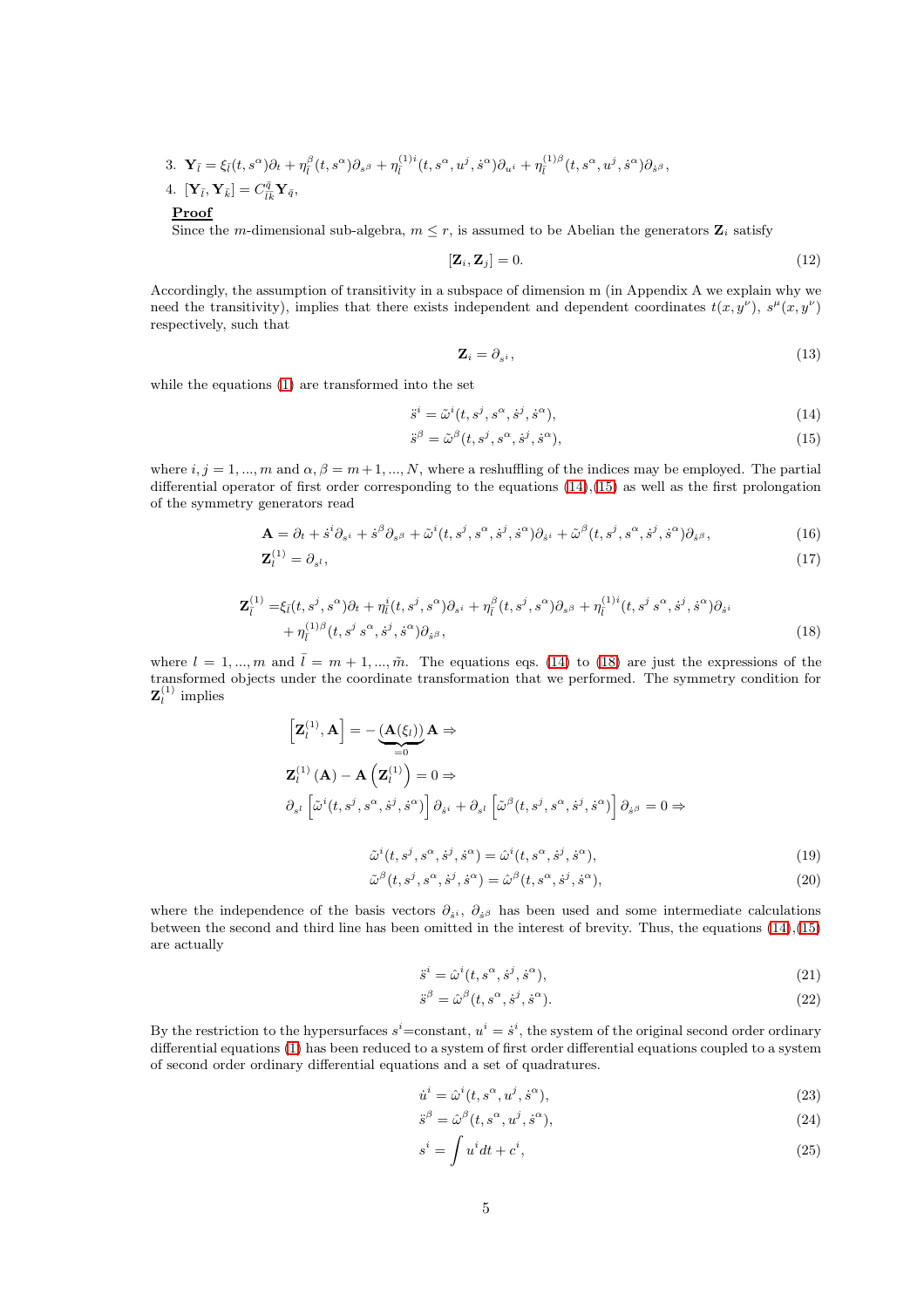where  $c^i$  are some integration constants. In order for the procedure of reduction to proceed, we introduce the coordinates attached to the hypersurfaces  $s^i = constant$  to be  $(t, s^{\beta}, u^i, s^{\beta})$ . The partial differential operator and the first prolongation of the rest of the symmetries have to be calculated in the reduced coordinates. On way to do so is the following:

$$
\hat{\mathbf{A}} = \mathbf{A}(t)\partial_t + \mathbf{A}(u^i)\partial_{u^i} + \mathbf{A}(s^\beta)\partial_{s^\beta} + \mathbf{A}(u^i)\partial_{u^i} + \mathbf{A}(s^\beta)\partial_{s^\beta},\tag{26}
$$

$$
\mathbf{Y}_{\bar{l}} = \mathbf{Z}_{\bar{l}}^{(1)}(t)\partial_t + \mathbf{Z}_{\bar{l}}^{(1)}(u^i)\partial_{u^i} + \mathbf{Z}_{\bar{l}}^{(1)}(s^\beta)\partial_{s^\beta} + \mathbf{Z}_{\bar{l}}^{(1)}(u^i)\partial_{u^i} + \mathbf{Z}_{\bar{l}}^{(1)}(s^\beta)\partial_{s^\beta},\tag{27}
$$

where we have to use the expressions of the coordinates to the hypersurfaces in terms of the original coordinates. After some trivial mathematical calculations we end up with the expressions

$$
\hat{\mathbf{A}} = \partial_t + \dot{s}^{\beta} \partial_{s^{\beta}} + \hat{\omega}^i(t, \dot{s}^j, s^{\alpha}, \dot{s}^{\alpha}) \partial_{s^i} + \hat{\omega}^{\beta}(t, \dot{s}^j, s^{\alpha}, \dot{s}^{\alpha}) \partial_{s^{\beta}},\tag{28}
$$

$$
\mathbf{Y}_{\bar{l}} = \xi_{\bar{l}}(t, s^j, s^\alpha)\partial_t + \eta_{\bar{l}}^\beta(t, s^j, s^\alpha)\partial_{s^\beta} + \eta_{\bar{l}}^{(1)i}(t, s^j, s^\alpha, \dot{s}^j, \dot{s}^\alpha)\partial_{\dot{s}^i} + \eta_{\bar{l}}^{(1)\beta}(t, s^j, s^\alpha, \dot{s}^j, \dot{s}^\alpha)\partial_{\dot{s}^\beta}.
$$
 (29)

As can be deduced from  $(28),(29)$  $(28),(29)$  we have not explicitly replace neither  $\dot{s}^i$  by  $u^i$ , nor  $s^i$  by  $\int u^i dt + c^i$ , the reason for this will become clear later. Furthermore, we have proven the condition (2) of the theorem as can be recognized by [\(28\)](#page-5-0).

Given that prior to the reduction the following equations hold

<span id="page-5-1"></span><span id="page-5-0"></span>
$$
\left[\mathbf{Z}_{\bar{l}}^{(1)},\mathbf{A}\right] = -(\mathbf{A}(\xi_{\bar{l}}))\mathbf{A} \equiv \lambda_{\bar{l}}\mathbf{A},\tag{30}
$$

under which conditions the following equations are satisfied?

$$
\left[\mathbf{Y}_{\bar{l}}, \hat{\mathbf{A}}\right] = -(\hat{\mathbf{A}}(\xi_{\bar{l}}))\hat{\mathbf{A}} \equiv \mu_{\bar{l}}\hat{\mathbf{A}}.
$$
\n(31)

What we actually want to find is a relation between  $Z_i$  and  $Z_{\bar{l}}$  in order to prove the first point of the Theorem 1. Firstly we note that,

<span id="page-5-3"></span><span id="page-5-2"></span>
$$
\mathbf{Z}_{\bar{l}}^{(1)} = \mathbf{Y}_{\bar{l}} + \eta_{\bar{l}}^{l} \mathbf{Z}_{l}^{(1)},\tag{32}
$$

<span id="page-5-7"></span>
$$
\mathbf{A} = \hat{\mathbf{A}} + \dot{s}^l \mathbf{Z}_l^{(1)}.
$$
 (33)

If the above two expressions are used in [\(30\)](#page-5-2) we have that

$$
\begin{split} &\left[\mathbf{Y}_{\bar{l}}+\eta_{\bar{l}}^{l}\mathbf{Z}_{l}^{(1)},\hat{\mathbf{A}}+\dot{s}^{i}\mathbf{Z}_{i}^{(1)}\right]=\lambda_{\bar{l}}(\hat{\mathbf{A}}+\dot{s}^{l}\mathbf{Z}_{l}^{(1)})\Rightarrow\\ &\left[\mathbf{Y}_{\bar{l}},\hat{\mathbf{A}}\right]+\left[\eta_{\bar{l}}^{l}\mathbf{Z}_{l}^{(1)},\hat{\mathbf{A}}\right]+\left[\mathbf{Y}_{\bar{l}}+\eta_{\bar{l}}^{l}\mathbf{Z}_{l}^{(1)},\dot{s}^{l}\mathbf{Z}_{l}^{(1)}\right]=\lambda_{\bar{l}}(\hat{\mathbf{A}}+\dot{s}^{i}\mathbf{Z}_{i}^{(1)})\Rightarrow\\ &\left[\mathbf{Y}_{\bar{l}},\hat{\mathbf{A}}\right]+\left[\eta_{\bar{l}}^{l}\mathbf{Z}_{l}^{(1)},\hat{\mathbf{A}}\right]+\left[\mathbf{Y}_{\bar{l}}\left(\dot{s}^{i}\right)+\eta_{\bar{l}}^{l}\mathbf{Z}_{l}^{(1)}\left(\dot{s}^{i}\right)\right]\mathbf{Z}_{i}^{(1)}+\dot{s}^{i}\left[\mathbf{Y}_{\bar{l}}+\eta_{\bar{l}}^{l}\mathbf{Z}_{l}^{(1)},\mathbf{Z}_{i}^{(1)}\right]=\lambda_{\bar{l}}(\hat{\mathbf{A}}+\dot{s}^{l}\mathbf{Z}_{l}^{(1)})\Rightarrow\\ &\left[\mathbf{Y}_{\bar{l}},\hat{\mathbf{A}}\right]+\left[\eta_{\bar{l}}^{l}\mathbf{Z}_{l}^{(1)},\hat{\mathbf{A}}\right]+\eta_{\bar{l}}^{(1)i}\mathbf{Z}_{i}^{(1)}+\dot{s}^{i}\left[\mathbf{Z}_{\bar{l}}^{(1)},\mathbf{Z}_{i}^{(1)}\right]=\lambda_{\bar{l}}(\hat{\mathbf{A}}+\dot{s}^{l}\mathbf{Z}_{l}^{(1)})\Rightarrow\\ &\left[\mathbf{Y}_{\bar{l}},\hat{\mathbf{A}}\right]+\eta_{\bar{l}}^{l}\left[\mathbf{Z}_{l}^{(1)},\hat{\mathbf{A}}\right]-\hat{\mathbf{A}}\left(\eta_{\bar{l}}^{l}\right)\mathbf{Z}_{l}^{(1)}+\eta_{\bar{l}}^{(1)i}\mathbf{Z}_{i}^{(1)}-\dot{s}^{i}\left[\mathbf{Z}_{i}^{(1)},\mathbf{Z}_{\bar{l}}^{
$$

$$
\left[\mathbf{Y}_{\bar{l}},\hat{\mathbf{A}}\right] - \hat{\mathbf{A}}\left(\eta_{\bar{l}}^{l}\right)\mathbf{Z}_{l}^{(1)} + \eta_{\bar{l}}^{(1)i}\mathbf{Z}_{i}^{(1)} - \dot{s}^{i}\left[\mathbf{Z}_{i}^{(1)},\mathbf{Z}_{\bar{l}}^{(1)}\right] = \lambda_{\bar{l}}(\hat{\mathbf{A}} + \dot{s}^{l}\mathbf{Z}_{l}^{(1)}).
$$
\n(34)

At this point, if we want [\(31\)](#page-5-3) to hold, keeping in mind that

<span id="page-5-6"></span><span id="page-5-5"></span><span id="page-5-4"></span>
$$
\left[\mathbf{Z}_{i}^{(1)},\mathbf{Z}_{\bar{l}}^{(1)}\right]=C_{i\bar{l}}^{l}\mathbf{Z}_{l}^{(1)}+C_{i\bar{l}}^{\bar{k}}\mathbf{Z}_{\bar{k}}^{(1)}+C_{i\bar{l}}^{\tau}\mathbf{Z}_{\tau}^{(1)},
$$
\n(35)

where  $\mathbf{Z}_{\tau}^{(1)}$  the generators that are inherited,  $\tau = \bar{m} + 1, ..., r$ , then equation [\(34\)](#page-5-4) becomes

$$
\left(\mu_{\bar{l}} - \lambda_{\bar{l}}\right) \hat{\mathbf{A}} + \left[ -\hat{\mathbf{A}}\left(\eta_{\bar{l}}^{l}\right) + \eta_{\bar{l}}^{(1)l} - \dot{s}^{i} C_{i\bar{l}}^{l} - \lambda_{\bar{l}} \dot{s}^{l} \right] \mathbf{Z}_{l}^{(1)} - \dot{s}^{i} C_{i\bar{l}}^{\bar{k}} \mathbf{Z}_{\bar{k}}^{(1)} - \dot{s}^{i} C_{i\bar{l}}^{\tau} \mathbf{Z}_{\tau}^{(1)} = 0. \tag{36}
$$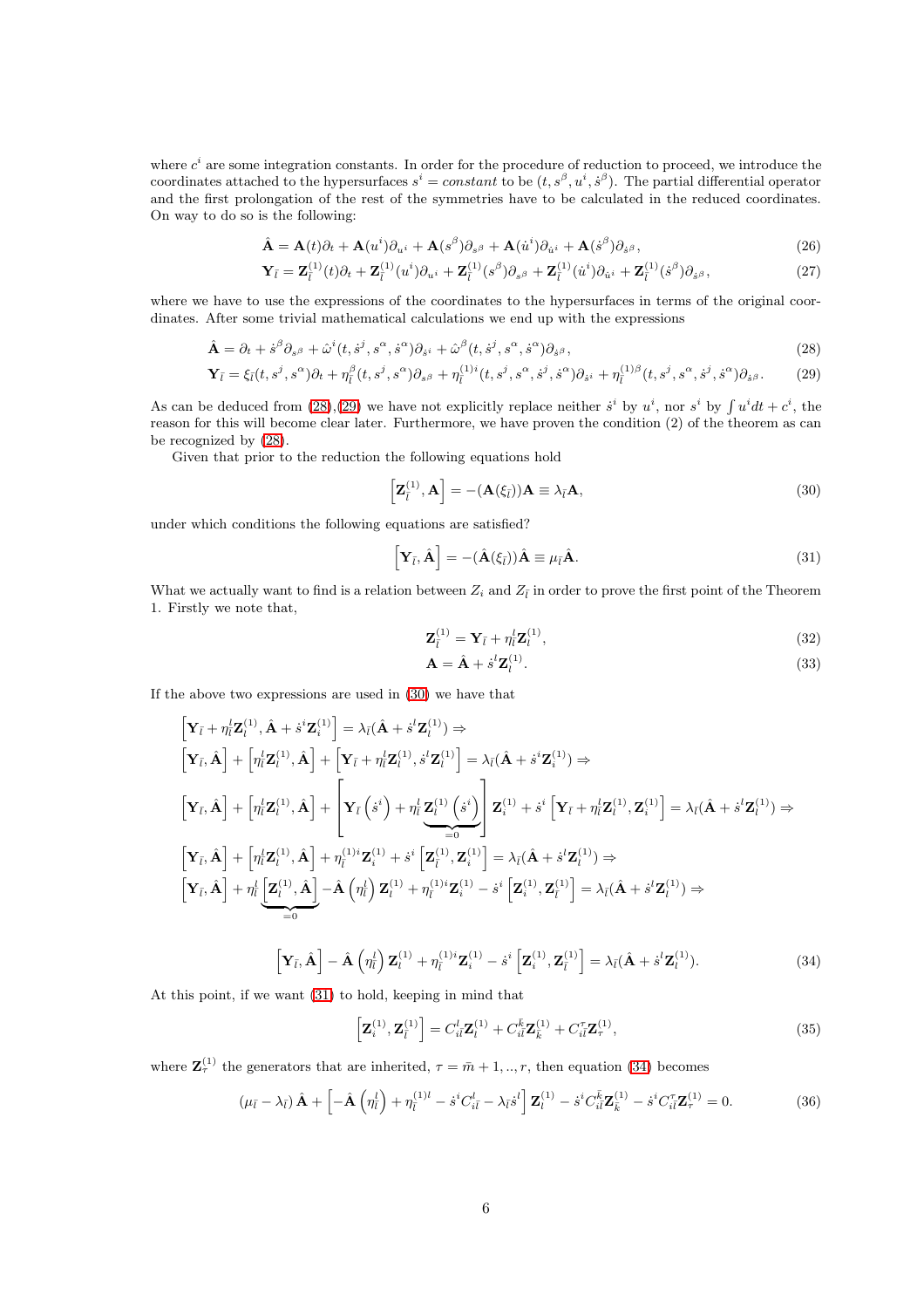By assumption,  $\hat{A}$ ,  $\mathbf{Z}_l^{(1)}$ ,  $\mathbf{Z}_l^{(1)}$ ,  $\mathbf{Z}_\tau^{(1)}$  are linearly independent, thus the equation [\(36\)](#page-5-5) splits into four sets of equations

$$
\mu_{\bar{l}} = \lambda_{\bar{l}},\tag{37}
$$

$$
-\hat{\mathbf{A}}\left(\eta_{\bar{l}}^{l}\right) + \eta_{\bar{l}}^{(1)l} - \dot{s}^{i}C_{i\bar{l}}^{l} = \lambda_{\bar{l}}\dot{s}^{l},\tag{38}
$$

$$
\dot{s}^i C_{i\bar{l}}^{\bar{k}} = 0,\tag{39}
$$

$$
\dot{s}^i C_{i\bar{l}}^{\tau} = 0. \tag{40}
$$

The third and fourth set  $(39)$ ,  $(40)$  due to the linear independence of  $\dot{s}^i$  imply

<span id="page-6-2"></span><span id="page-6-1"></span><span id="page-6-0"></span>
$$
C_{i\bar{i}}^{\bar{k}} = 0,\tag{41}
$$

<span id="page-6-4"></span><span id="page-6-3"></span>
$$
C_{i\bar{i}}^{\tau} = 0,\tag{42}
$$

which in combination with [\(35\)](#page-5-6) leads to the desired condition

$$
\left[\mathbf{Z}_{i}^{(1)}, \mathbf{Z}_{\bar{l}}^{(1)}\right] = C_{i\bar{i}}^{l} \mathbf{Z}_{l}^{(1)} \Leftrightarrow \n[\mathbf{Z}_{i}, \mathbf{Z}_{\bar{l}}] = C_{i\bar{i}}^{l} \mathbf{Z}_{l},
$$
\n(43)

as it is expressed in condition (1) of the theorem.

The other two sets give us information about the form of the remaining generators [\(29\)](#page-5-1).

$$
\mu_{\bar{l}} = \lambda_{\bar{l}} \Rightarrow \n- \hat{\mathbf{A}}(\xi_{\bar{l}}) = -\mathbf{A}(\xi_{\bar{l}}) \Rightarrow \n\left(\mathbf{A} - \hat{\mathbf{A}}\right)(\xi_{\bar{l}}) = 0 \Rightarrow \n\dot{s}^{l} \mathbf{Z}_{l}^{(1)}(\xi_{\bar{l}}) = 0 \Rightarrow \n\mathbf{Z}_{l}^{(1)}(\xi_{\bar{l}}) = 0 \Rightarrow \n\partial_{s} \iota \xi_{\bar{l}}(t, s^{j}, s^{\alpha}) = 0 \Rightarrow \n\xi_{\bar{l}}(t, s^{j}, s^{\alpha}) = \xi_{\bar{l}}(t, s^{\alpha}).
$$
\n(44)

From [\(38\)](#page-6-2), by recalling an alternative, equivalent definition of  $\eta_{\bar{l}}^{(1)l}(t, s^j, s^\alpha, \dot{s}^j, \dot{s}^\alpha)$  namely

$$
\eta_{\bar{l}}^{(1)l}(t,s^j,s^\alpha,\dot{s}^j,\dot{s}^\alpha) = \mathbf{A}\left[\eta_{\bar{l}}^l(t,s^j,s^\alpha)\right] + \dot{s}^l\lambda_{\bar{l}},\tag{45}
$$

we get

$$
- \hat{\mathbf{A}} \left( \eta_l^l \right) + \mathbf{A} \left( \eta_l^l \right) + \dot{s}^l \lambda_{\bar{l}} - \dot{s}^i C_{i\bar{l}}^l = \lambda_{\bar{l}} \dot{s}^l \Rightarrow
$$
  
\n
$$
\left( \mathbf{A} - \hat{\mathbf{A}} \right) \left( \eta_{\bar{l}}^l \right) - \dot{s}^i C_{i\bar{l}}^l = 0 \Rightarrow
$$
  
\n
$$
\dot{s}^i \mathbf{Z}_i^{(1)} \left( \eta_{\bar{l}}^l \right) = \dot{s}^i C_{i\bar{l}}^l \Rightarrow
$$
  
\n
$$
\mathbf{Z}_i^{(1)} \left( \eta_{\bar{l}}^l \right) = C_{i\bar{l}}^l \Rightarrow
$$
  
\n
$$
\partial_{s^i} \eta_{\bar{l}}^l(t, s^j, s^\alpha) = C_{i\bar{l}}^l \Rightarrow
$$
  
\n
$$
\eta_{\bar{l}}^l(t, s^j, s^\alpha) = \dot{s}^j C_{j\bar{l}}^l + \bar{\eta}_{\bar{l}}^l(t, s^\alpha).
$$
  
\n(46)

Next we use the explicit forms of the prolongations in the equation [\(43\)](#page-6-3) in order to find some conditions on the set of functions  $\eta_{\bar{l}}^{\beta}(t, s^j, s^{\alpha}), \eta_{\bar{l}}^{(1)i}(t, s^j, s^{\alpha}, \dot{s}^j, \dot{s}^{\alpha}), \eta_{\bar{l}}^{(1)\beta}(t, s^j, s^{\alpha}, \dot{s}^j, \dot{s}^{\alpha}).$ 

$$
\label{eq:Zi} \begin{split} &\left[\pmb{Z}^{(1)}_i, \pmb{Z}^{(1)}_{\bar{l}}\right] = C^l_{i\bar{l}} \pmb{Z}^{(1)}_{l} \Rightarrow \\ &\underbrace{\partial_{s^i} \xi_{\bar{l}}^{\bar{r}} \partial_t + \underbrace{\partial_{s^i} \eta_{\bar{l}}^{\bar{l}} \partial_{s^l} + \partial_{s^i} \eta_{\bar{l}}^{\beta} \partial_{s^{\beta}} + \partial_{s^i} \eta_{\bar{l}}^{(1)l} \partial_{s^l} + \partial_{s^i} \eta_{\bar{l}}^{(1)\beta} \partial_{\bar{s}^{\beta}} = C^l_{i\bar{l}} \partial_{s^l} \Rightarrow \\ &\phantom{=}-\underbrace{C^l_{i\bar{l}} } C^l_{i\bar{l}} \partial_{s^l} + \partial_{s^i} \eta_{\bar{l}}^{\beta} \partial_{s^{\beta}} + \partial_{s^i} \eta_{\bar{l}}^{(1)l} \partial_{\bar{s}^l} + \partial_{s^i} \eta_{\bar{l}}^{(1)\beta} \partial_{\bar{s}^{\beta}} = C^l_{i\bar{l}} \partial_{s^l} \Rightarrow \\ &\partial_{s^i} \eta_{\bar{l}}^{\beta} \partial_{s^{\beta}} + \partial_{s^i} \eta_{\bar{l}}^{(1)l} \partial_{\bar{s}^l} + \partial_{s^i} \eta_{\bar{l}}^{(1)\beta} \partial_{\bar{s}^{\beta}} = 0 \Rightarrow \end{split}
$$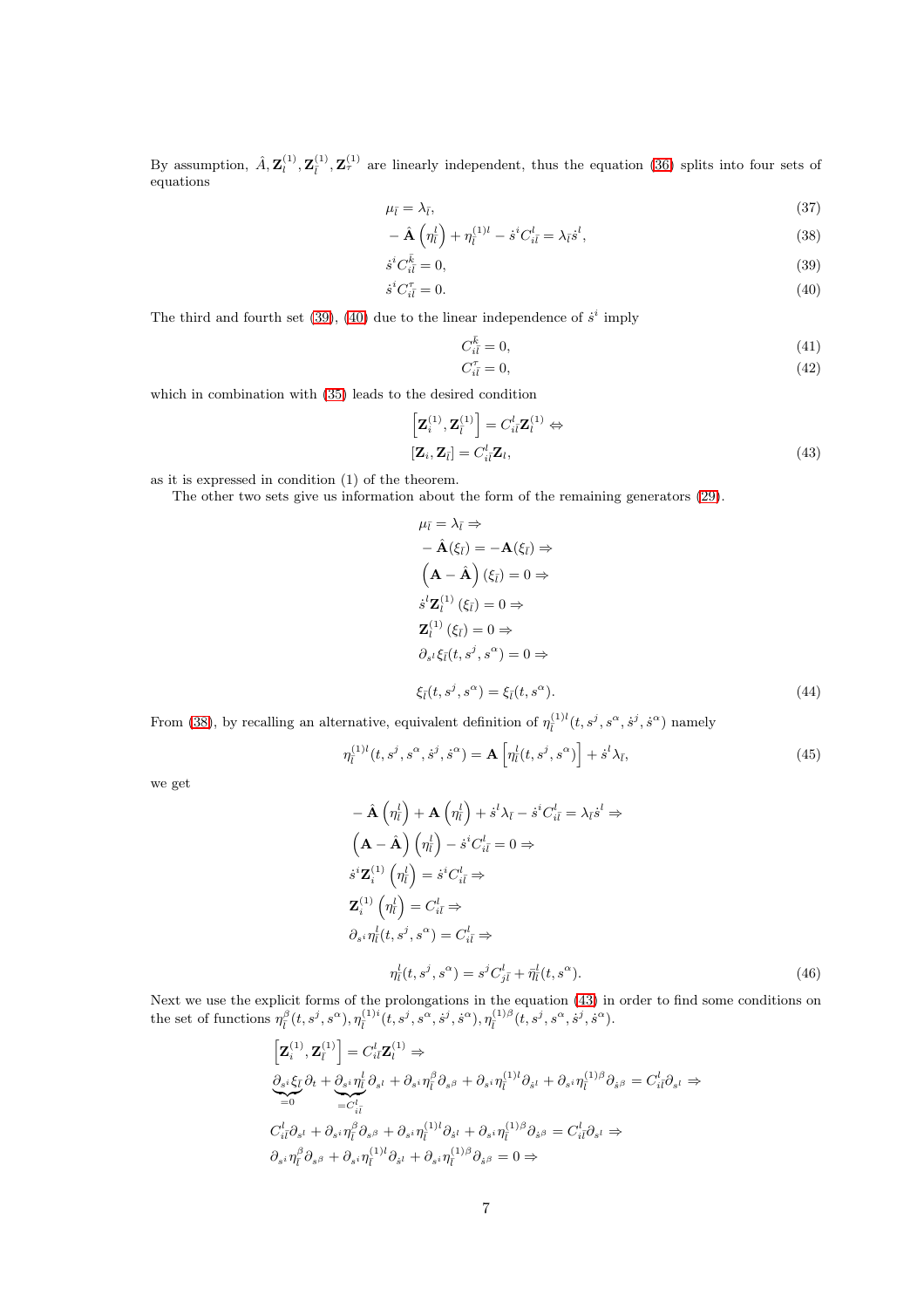due to the independence of the basis  $\partial_{s^\beta}, \partial_{s^l}, \partial_{s^\beta}$ 

$$
\partial_{s^i} \eta_{\bar{l}}^{\beta}(t, s^j, s^{\alpha}) = 0, \tag{47}
$$

$$
\partial_{s^i} \eta_{\bar{l}}^{(1)l}(t, s^j, s^\alpha, \dot{s}^j, \dot{s}^\alpha) = 0,\tag{48}
$$

$$
\partial_{s^i} \eta_{\bar{l}}^{(1)\beta}(t, s^j, s^\alpha, \dot{s}^j, \dot{s}^\alpha) = 0. \tag{49}
$$

Thus, the final form of the reduced inherited generators read

$$
\mathbf{Y}_{\bar{l}} = \xi_{\bar{l}}(t, s^{\alpha})\partial_t + \eta_{\bar{l}}^{\beta}(t, s^{\alpha})\partial_{s^{\beta}} + \eta_{\bar{l}}^{(1)i}(t, s^{\alpha}, u^j, \dot{s}^{\alpha})\partial_{u^i} + \eta_{\bar{l}}^{(1)\beta}(t, s^{\alpha}, u^j, \dot{s}^{\alpha})\partial_{s^{\beta}},\tag{50}
$$

and thus, this proves the condition (3). For the fourth and final condition we start with the expression for the algebra of the generators to be inherited. In general

$$
\left[\mathbf{Z}_{l}^{(1)},\mathbf{Z}_{k}^{(1)}\right] = C_{l\bar{k}}^{\bar{q}} \mathbf{Z}_{\bar{q}}^{(1)} + C_{l\bar{k}}^{l} \mathbf{Z}_{l}^{(1)} + C_{l\bar{k}}^{\tau} \mathbf{Z}_{\tau}^{(1)}.
$$
\n(51)

Let us recall the relation [\(32\)](#page-5-7) and use it in the above equation

$$
\begin{split}\n&\left[\mathbf{Y}_{\bar{l}} + \eta_{\bar{l}}^{l} \mathbf{Z}_{l}^{(1)}, \mathbf{Y}_{\bar{k}} + \eta_{\bar{k}}^{j} \mathbf{Z}_{j}^{(1)}\right] = C_{\bar{l}\bar{k}}^{\bar{q}} \mathbf{Y}_{\bar{q}} + C_{\bar{l}\bar{k}}^{\bar{q}} \eta_{\bar{q}}^{l} \mathbf{Z}_{l}^{(1)} + C_{\bar{l}\bar{k}}^{\bar{r}} \mathbf{Z}_{l}^{(1)} + C_{\bar{l}\bar{k}}^{\bar{r}} \mathbf{Z}_{r}^{(1)} \Rightarrow \\
&\left[\mathbf{Y}_{\bar{l}}, \mathbf{Y}_{\bar{k}}\right] + \mathbf{Y}_{\bar{l}}\left(\eta_{\bar{k}}^{l}\right) \mathbf{Z}_{l}^{(1)} + \eta_{\bar{k}}^{l} \underbrace{\left[\mathbf{Y}_{\bar{l}}, \mathbf{Z}_{l}^{(1)}\right] + \eta_{\bar{l}}^{l} \underbrace{\left[\mathbf{Z}_{l}^{(1)}, \mathbf{Y}_{\bar{k}}\right]}_{=0} - \mathbf{Y}_{\bar{k}}\left(\eta_{\bar{l}}^{l}\right) \mathbf{Z}_{l}^{(1)} + \eta_{\bar{l}}^{j} \mathbf{Z}_{j}^{(1)}\left(\eta_{\bar{k}}^{l}\right) \mathbf{Z}_{l}^{(1)} - \eta_{\bar{k}}^{j} \mathbf{Z}_{j}^{(1)}\left(\eta_{\bar{l}}^{l}\right) \mathbf{Z}_{l}^{(1)} \\
&+ \eta_{\bar{l}}^{l} \eta_{\bar{k}}^{j} \underbrace{\left[\mathbf{Z}_{l}^{(1)}, \mathbf{Z}_{j}^{(1)}\right]}_{=0} = C_{\bar{l}\bar{k}}^{\bar{q}} \mathbf{Y}_{\bar{q}} + C_{\bar{l}\bar{k}}^{\bar{q}} \eta_{\bar{q}}^{l} \mathbf{Z}_{l}^{(1)} + C_{\bar{l}\bar{k}}^{l} \mathbf{Z}_{l}^{(1)} + C_{\bar{l}\bar{k}}^{\bar{r}} \mathbf{Z}_{r}^{(1)} \Rightarrow \\
&\left[\mathbf{Y}_{\bar{l}}, \mathbf{Y}_{\bar{k}}\right] - C_{\bar{l}\bar{k}}^{\bar{q}} \mathbf{Y}_{\bar{q}} + \left[\mathbf{Y}_{\bar{l}}\left(\eta_{\bar{k}}^{l}\right) - \mathbf{Y}_{\bar{k}}\
$$

Given that  $\mathbf{Z}_l^{(1)}, \mathbf{Z}_\tau^{(1)}$  are independent themselves and independent from  $\mathbf{Y}_{\bar{q}}, [\mathbf{Y}_{\bar{l}}, \mathbf{Y}_{\bar{k}}]$  we are led to the equations

$$
\left[\mathbf{Y}_{\bar{l}}, \mathbf{Y}_{\bar{k}}\right] = C_{\bar{l}\bar{k}}^{\bar{q}} \mathbf{Y}_{\bar{q}},\tag{53}
$$

$$
\mathbf{Y}_{\bar{l}}\left(\eta_{\bar{k}}^{l}\right) - \mathbf{Y}_{\bar{k}}\left(\eta_{\bar{l}}^{l}\right) + \eta_{\bar{l}}^{j}\mathbf{Z}_{j}^{(1)}\left(\eta_{\bar{k}}^{l}\right) - \eta_{\bar{k}}^{j}\mathbf{Z}_{j}^{(1)}\left(\eta_{\bar{l}}^{l}\right) - C_{\bar{l}\bar{k}}^{\bar{q}}\eta_{\bar{q}}^{l} - C_{\bar{l}\bar{k}}^{l} = 0, \tag{54}
$$

$$
C_{lk}^{\tau} = 0. \tag{55}
$$

The equation [\(53\)](#page-7-0) proves the condition (4). The equation [\(55\)](#page-7-1) give us additional information about the structure constants related to the generators that will not be inherited. This additional piece of information lead us to the following corollary, by taking into account [\(12\)](#page-4-3), [\(42\)](#page-6-4), [\(55\)](#page-7-1):

 $\textbf{Corollary 1:}$  The subset  $\{Z_l, Z_{\bar{l}}\}$  of the set  $\{Z_l, Z_{\bar{l}}, Z_{\tau}\}$  forms a sub-algebra of the original algebra:

<span id="page-7-2"></span><span id="page-7-1"></span><span id="page-7-0"></span>
$$
[\mathbf{Z}_i, \mathbf{Z}_j] = 0,\tag{56}
$$

$$
\left[\mathbf{Z}_i, \mathbf{Z}_i\right] = C_{i\bar{i}}^l \mathbf{Z}_l,\tag{57}
$$

$$
\left[\mathbf{Z}_{\bar{l}},\mathbf{Z}_{\bar{k}}\right] = C_{l\bar{k}}^{\bar{l}}\mathbf{Z}_l + C_{l\bar{k}}^{\bar{q}}\mathbf{Z}_{\bar{q}}.\tag{58}
$$

When it comes to the equation [\(54\)](#page-7-2), it restricts even more the form for the components of  $\mathbf{Y}_{\bar{l}}$ .

# III Solvable algebra

For the purposes of this section, we follow the notation of [\[46\]](#page-20-22). Let us start by giving the definition of an invariant sub-algebra.

Definition 1: An invariant sub-algebra h of an algebra g is an algebra whose the commutator of it's every element with every element of g, belongs to the sub-algebra. Symbolically this is written as

$$
[\mathbf{h}, \mathbf{g}] \subseteq \mathbf{h}.\tag{59}
$$

Definition 2: An algebra will be called  $(n)$ -level solvable if it admits a series of invariant sub-algebras such that

$$
\mathbf{g} \equiv \mathbf{g}^{(0)} \supset \mathbf{g}^{(1)} \supset \mathbf{g}^{(2)} \supset \dots \supset \mathbf{g}^{(n-1)} \supset \mathbf{g}^{(n)} \equiv \{0\}.
$$
 (60)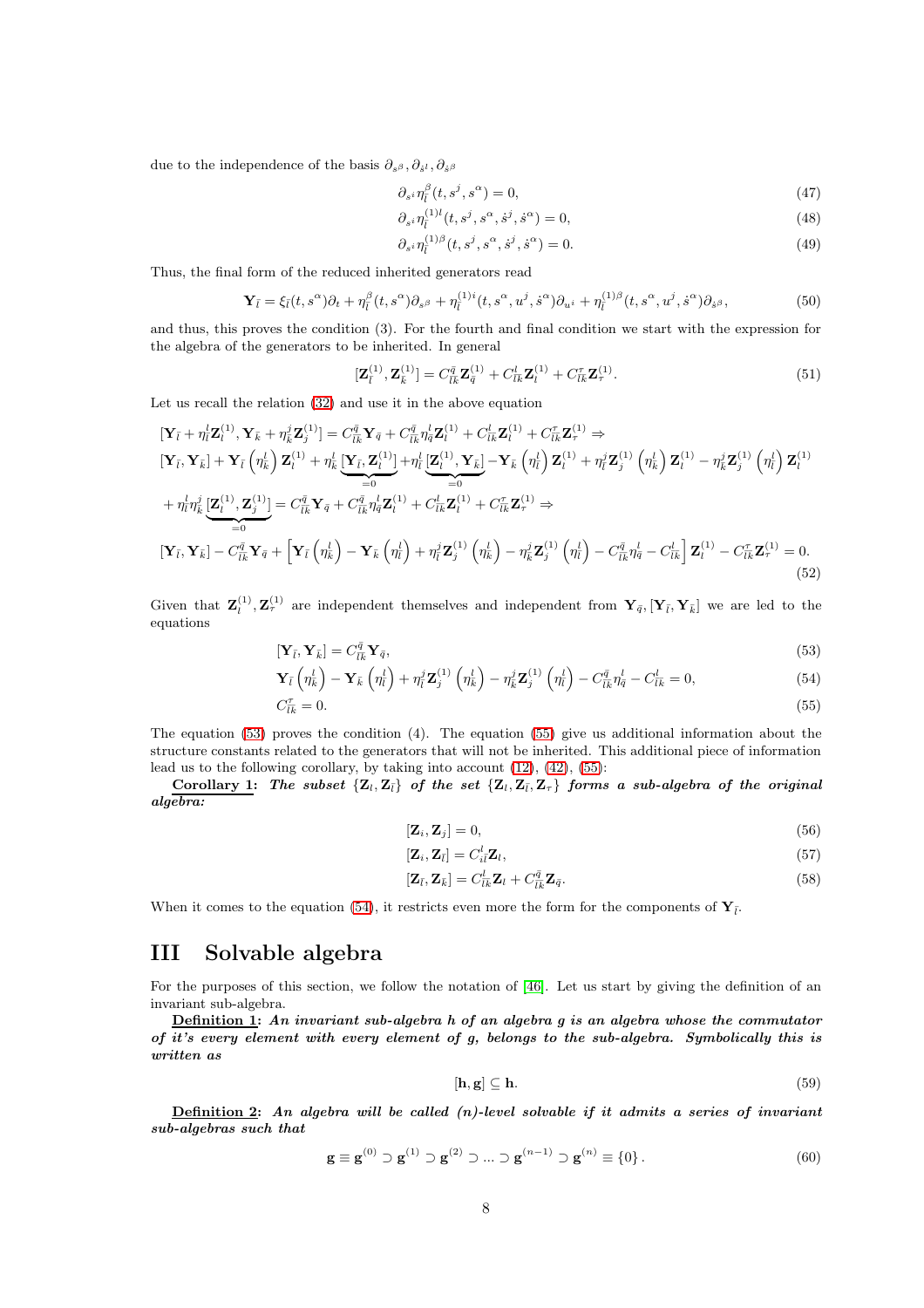A way to always construct invariant sub-algebras is by considering the derived algebra.

Definition 3: Derived algebra is called an algebra  $g^{(1)}$  which is constructed by some linearly independent sub-set of elements of the commutator of the algebra  $g^{(0)} \equiv g$ . Symbolically,

$$
\left[\mathbf{g}^{(0)},\mathbf{g}^{(0)}\right] \equiv \mathbf{g}^{(1)},\tag{61}
$$

Ascribable to this definition, the following conditions hold

$$
\mathbf{g}^{(1)} \subseteq \mathbf{g}^{(0)},\tag{62}
$$

<span id="page-8-1"></span><span id="page-8-0"></span>
$$
\left[\mathbf{g}^{(1)},\mathbf{g}^{(0)}\right] \subseteq \mathbf{g}^{(1)}.\tag{63}
$$

Thus, due to [\(63\)](#page-8-0), the sub-algebra  $g^{(1)}$  is an invariant sub-algebra of  $g^{(0)}$ . Let us now assume a (3)-level solvable algebra which is constructed by the derived algebras

$$
\mathbf{g} \equiv \mathbf{g}^{(0)} \supset \mathbf{g}^{(1)} \supset \mathbf{g}^{(2)} \supset \mathbf{g}^{(3)} \equiv \{0\} \,.
$$
 (64)

The last non-trivial sub-algebra is  $g^{(2)}$  which also has the property of being Abelian. Due to the definition of the derived algebras the following relations hold

$$
\left[\mathbf{g}^{(0)},\mathbf{g}^{(0)}\right] \equiv \mathbf{g}^{(1)}, \ \left[\mathbf{g}^{(1)},\mathbf{g}^{(1)}\right] \equiv \mathbf{g}^{(2)}, \ \left[\mathbf{g}^{(1)},\mathbf{g}^{(0)}\right] \subseteq \mathbf{g}^{(1)}, \ \left[\mathbf{g}^{(2)},\mathbf{g}^{(1)}\right] \subseteq \mathbf{g}^{(2)}.
$$
 (65)

As can be observed from [\(65\)](#page-8-1), the algebra  $g^{(1)}$  is an invariant sub-algebra of  $g^{(0)}$  and  $g^{(2)}$  is an invariant sub-algebra of  $g^{(1)}$ . It is not difficult to prove that due to the Jacobi identity  $g^{(2)}$  is also an invariant sub-algebra of  $g^{(0)}$ . Symbolically we can write this as follows

$$
\begin{aligned}\n\left[\mathbf{g}^{(2)},\mathbf{g}^{(0)}\right] &\equiv \left[\left[\mathbf{g}^{(1)},\mathbf{g}^{(1)}\right],\mathbf{g}^{(0)}\right] = -\left[\mathbf{g}^{(0)},\left[\mathbf{g}^{(1)},\mathbf{g}^{(1)}\right]\right] \xrightarrow{\text{Jacobi identity}} \\
\left[\mathbf{g}^{(2)},\mathbf{g}^{(0)}\right] &=\left[\mathbf{g}^{(1)},\left[\mathbf{g}^{(1)},\mathbf{g}^{(0)}\right]\right] + \left[\mathbf{g}^{(1)},\left[\mathbf{g}^{(0)},\mathbf{g}^{(1)}\right]\right] \xrightarrow{\rightarrow} \\
\left[\mathbf{g}^{(2)},\mathbf{g}^{(0)}\right] &\subseteq \left[\mathbf{g}^{(1)},\mathbf{g}^{(1)}\right] \equiv \mathbf{g}^{(2)} \xrightarrow{\rightarrow} \\
\left[\mathbf{g}^{(2)},\mathbf{g}^{(0)}\right] &\subseteq \mathbf{g}^{(2)}.\n\end{aligned}
$$
\n(66)

This can be generalized to any (n)-level solvable algebra, thus we arrive at the following Theorem.

Theorem 2: For all  $(n)$ -level solvable algebras the following relations hold

$$
\left[\mathbf{g}^{(i)}, \mathbf{g}^{(j)}\right] \subseteq \mathbf{g}^{(k)}, \ \ k = \max(i, j), \ \ i \neq j,
$$
\n
$$
(67)
$$

where  $\mathbf{g}^{(l)}$  is the derived algebra  $\mathbf{g}^{(l)}=\left[\mathbf{g}^{(l-1)},\mathbf{g}^{(l-1)}\right]$  and  $max(i,j)$  the maximal between the indices  $i, j.$ 

From this theorem, the following corollary can be deduced:

Corollary 2: Every (n)-level solvable algebra consists of (n)-number invariant sub-algebras, with the  $(n)$ -th being the empty set.

At last, let us define a "coset".

**Definition 4:** The difference between two derived algebras  $g^{(i)}$ ,  $g^{(j)}$  will be called the "coset"

<span id="page-8-2"></span>
$$
\mathbf{B}_{(j)}^{(i)} = \mathbf{g}^{(i)} - \mathbf{g}^{(j)},\tag{68}
$$

where  $i < j$ .

# IV Combination of solvability and "first integration method"

In this section we would like to combine the knowledge of the two previous sections. To prove the theorem below, we have to interplay between the abstract notation for  $\mathbf{g}^{(i)}$ ,  $\mathbf{B}_{(j)}^{(i)}$  and the structure constants.

Theorem 3: For an (n)-level solvable algebra  $g^{(0)}$ , by applying the "first integration method" on the invariant derived sub-algebra  $g^{(n-1)}$ , it is guaranteed that the prolonged and reduced generators of the "coset"  $B_{(n-1)}^{(0)}$  will be inherited on the reduced equations.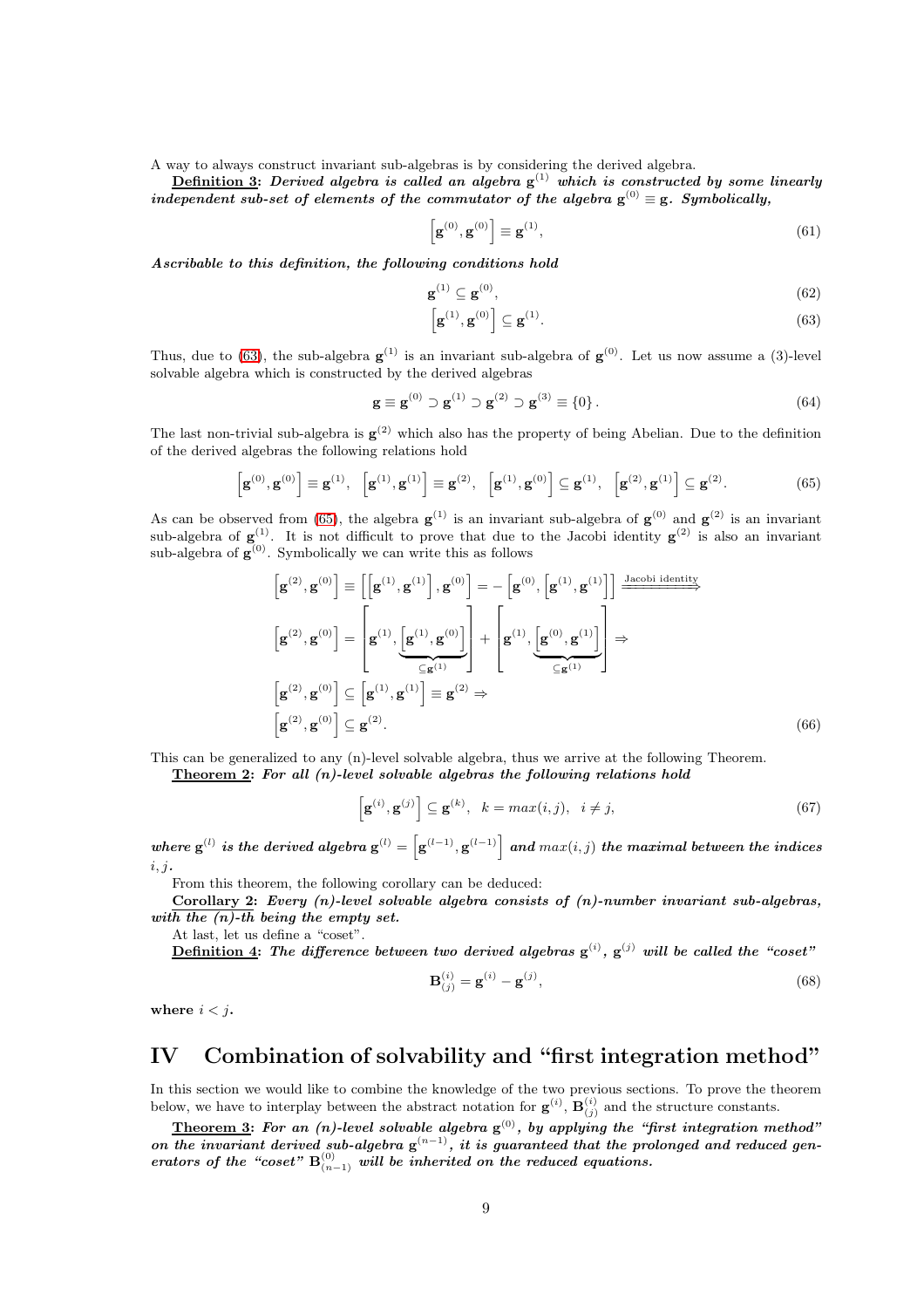#### Proof

We can easily prove the above theorem based on previous theorems and definitions. We start from the fact that when there is an (n)-level solvable algebra  $\mathbf{g}^{(0)}$ , according to the definitions of solvable and derived algebras, there is certainly an Abelian algebra which is provided by the derived algebra  $\mathbf{g}^{(n-1)}$ . Furthermore, due to Theorem 2, this is also an invariant sub-algebra, so based on [\(67\)](#page-8-2),  $\left[\mathbf{g}^{(n-1)},\mathbf{g}^{(0)}\right] \subseteq \mathbf{g}^{(n-1)}$ . From this relation we infer that

<span id="page-9-0"></span>
$$
\left[\mathbf{g}^{(n-1)}, \mathbf{B}_{(n-1)}^{(0)}\right] \subseteq \mathbf{g}^{(n-1)},\tag{69}
$$

where  $\mathbf{B}_{(n-1)}^{(0)} = \mathbf{g}^{(0)} - \mathbf{g}^{(n-1)}$ . The equation [\(69\)](#page-9-0) is the abstract notation of the equation (1) which is stated in Theorem 1 and provide us with the relation that a generator needs to satisfy in order for it's first prolongation to be inherited as a symmetry of the reduced system, after the use of the first integration method on the Abelian sub-algebra  $\mathbf{g}^{(n-1)}$ . This concludes the proof.

So far, solvability provide us with the "best" Abelian sub-algebra on which we have to apply the first integration method, in order to inherit the maximal number of the generators in the reduced equations. The question that we like to address now is the following:

Do the prolonged and reduced elements of the "coset"  $\mathbf{B}_{(n-1)}^{(0)}$  form again a solvable algebra so that we could repeat the procedure?

The answer to this question is providing by the following theorem

Theorem 4: Given an (n)-level solvable algebra, the first integration procedure can be repeated (n)-times upon the following chain of "cosets"

$$
g^{(n-1)} \equiv \mathbf{B}_{(n)}^{(n-1)} \xrightarrow{pr} \mathbf{B}_{(n-1)}^{(n-2)} \xrightarrow{pr} \dots \xrightarrow{pr} \mathbf{B}_{(1)}^{(0)},
$$
(70)

starting from  $\mathbf{B}_{(n)}^{(n-1)}$ , given that the generators of each "coset" act transitively in some proper subspace. The symbol pr over the arrow implies that at each "coset" except the  $B_{(n)}^{(n-1)}$ , we have to consider the proper prolonged and reduced form of it's generators.

We will prove this theorem in an iterative sense. Before we do this, it is instructive to provide the following very important Corollary of the previous theorem.

Corollary 3: For an  $(n)$ -level solvable algebra, all the generators can be used via the "first integration method".

Let us start with a  $(2)$ -level solvable algebra. In some cases we are going to use tables, in order for the various notations to be more transparent.

### IV.1 (2)-level solvable algebra

Due to the definition of solvablility we get

<span id="page-9-2"></span><span id="page-9-1"></span>
$$
\{0\} \equiv \mathbf{g}^{(2)} \subset \mathbf{g}^{(1)} \subset \mathbf{g}^{(0)}.
$$
 (71)

Furthermore, due to [\(67\)](#page-8-2)

$$
\left[\mathbf{g}^{(0)},\mathbf{g}^{(0)}\right]\equiv\mathbf{g}^{(1)}\Rightarrow\left[\mathbf{g}^{(1)},\mathbf{g}^{(0)}\right]\subseteq\mathbf{g}^{(1)},\left[\mathbf{B}^{(0)}_{(1)},\mathbf{g}^{(0)}\right]\subseteq\mathbf{g}^{(1)},\left[\mathbf{B}^{(0)}_{(1)},\mathbf{B}^{(0)}_{(1)}\right]\subseteq\mathbf{g}^{(1)},\tag{72}
$$

$$
\left[\mathbf{g}^{(1)},\mathbf{g}^{(1)}\right] \equiv \mathbf{g}^{(2)} \equiv \{0\} \Rightarrow \left[\{0\},\mathbf{g}^{(1)}\right] \subseteq \{0\}, \left[\mathbf{B}_{(2)}^{(1)},\mathbf{g}^{(0)}\right] \subseteq \{0\}.
$$
 (73)

#### IV.1.1 Indices

Because we are going to translate the previous relations into structure constants, we have to define some indices.

| Indices of $g^{(i)}$                                           | Indices of $B_{(i)}^{(i)}$                           | <b>Useful relations</b>   |
|----------------------------------------------------------------|------------------------------------------------------|---------------------------|
| $\mu_0, \nu_0, \lambda_0, \ldots \rightarrow \mathbf{g}^{(0)}$ | $i_1, j_1, l_1,  \rightarrow \mathbf{B}_{(1)}^{(0)}$ | $\mu_0 = \mu_1 + i_1$     |
| $\mu_1, \nu_1, \lambda_1, \ldots \rightarrow \mathbf{g}^{(1)}$ | $i_2, j_2, l_2,  \rightarrow \mathbf{B}_{(2)}^{(1)}$ | $\mu_1 = \mu_2 + i_2$     |
| $\mu_2, \nu_2, \lambda_2, \ldots \rightarrow \mathbf{g}^{(2)}$ | $i_3, j_3, l_3,  \rightarrow \mathbf{B}_{(2)}^{(0)}$ | $i_3 = i_1 + i_2 = \mu_0$ |

Table 1: The expressions of the third column can be deduced from the definition of the "coset" and the derived algebra. Also, they hold for all the indices of the same family.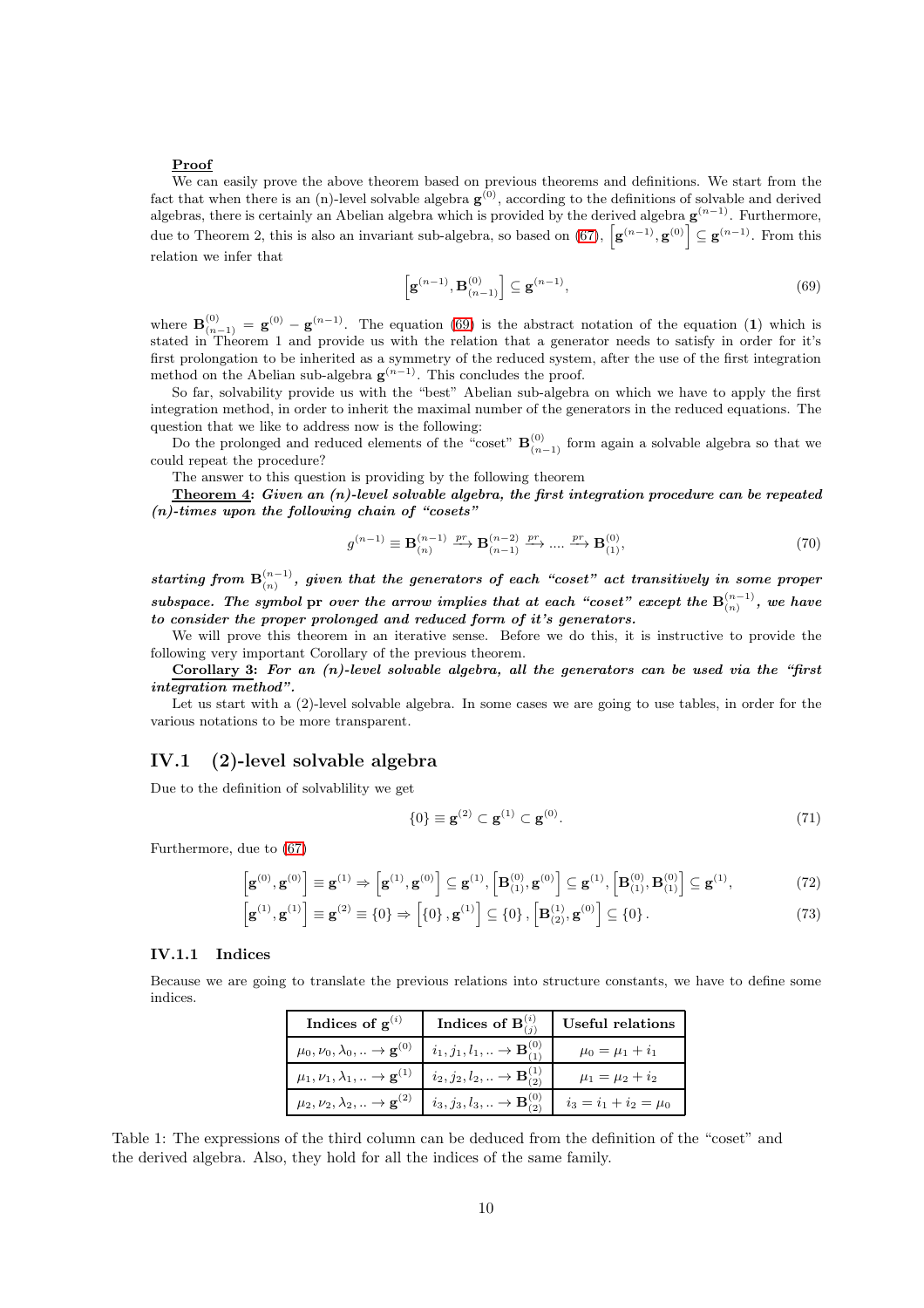#### IV.1.2 The structure constants

The structure constants of the algebra  $g^{(0)}$  will be symbolized as  $C_{\mu_0\nu_0}^{\lambda_0}$ . From the [\(72\)](#page-9-1),[\(73\)](#page-9-2) we get

<span id="page-10-1"></span><span id="page-10-0"></span>
$$
(72) \Rightarrow C_{\mu_0 \nu_0}^{l_1} = 0,\tag{74}
$$

$$
(73) \Rightarrow C_{\mu_1 \nu_1}^{l_3} = 0 \equiv C_{\mu_1 \nu_1}^{\lambda_0} = 0. \tag{75}
$$

#### IV.1.3 The reduced system

Due to the fact that  $\mathbf{B}_{(2)}^{(1)} = g^{(1)} - g^{(2)} = g^{(1)}$ ,  $\mathbf{B}_{(2)}^{(1)}$  forms an Abelian algebra, we can use the first integration method upon it. The symmetries to be inherited will be given by the prolongation of the generators of  $B_{(1)}^{(0)}$ properly reduced. As we have learned from (4) of Theorem 1, the reduced generators will form an algebra with structure constants a subset of the original ones, which in our notation read  $C_{i_1j_1}^{l_1}$ . Of course, since the structure constants does not change, all the previous equations  $(74)$ , $(75)$  could still provide us with useful information. We infer, by using the expressions from the third column of Table 1, that

$$
(74) \Rightarrow C_{i_1 j_1}^{l_1} = 0 \Leftrightarrow \left[ \mathbf{B}_{(1)}^{(0)}, \mathbf{B}_{(1)}^{(0)} \right] \equiv \{0\} \,.
$$

Note that this happens only for the properly reduced generators of  $\mathbf{B}_{(1)}^{(0)}$ . As a result, we can apply the "first integration method" once more on the elements of the algebra  $\mathbf{B}_{(1)}^{(0)}$  and arriving at the following chain

<span id="page-10-5"></span><span id="page-10-4"></span><span id="page-10-3"></span><span id="page-10-2"></span>
$$
\mathbf{B}_{(2)}^{(1)} \xrightarrow{pr} \mathbf{B}_{(1)}^{(0)}.\tag{77}
$$

### IV.2 (3)-level solvable algebra

This case is more evolved but nevertheless, the procedure is the same.

$$
\{0\} \equiv \mathbf{g}^{(3)} \subset \mathbf{g}^{(2)} \subset \mathbf{g}^{(1)} \subset \mathbf{g}^{(0)},\tag{78}
$$

while from [\(67\)](#page-8-2)

$$
\left[\mathbf{g}^{(0)},\mathbf{g}^{(0)}\right] \equiv \mathbf{g}^{(1)} \Rightarrow \left[\mathbf{g}^{(1)},\mathbf{g}^{(0)}\right] \subseteq \mathbf{g}^{(1)}, \left[\mathbf{B}_{(1)}^{(0)},\mathbf{g}^{(0)}\right] \subseteq \mathbf{g}^{(1)}, \left[\mathbf{B}_{(1)}^{(0)},\mathbf{B}_{(1)}^{(0)}\right] \subseteq \mathbf{g}^{(1)},\tag{79}
$$

$$
\begin{bmatrix} \mathbf{g}^{(1)}, \mathbf{g}^{(1)} \end{bmatrix} \equiv \mathbf{g}^{(2)} \Rightarrow \begin{bmatrix} \mathbf{g}^{(2)}, \mathbf{g}^{(1)} \end{bmatrix} \subseteq \mathbf{g}^{(2)}, \begin{bmatrix} \mathbf{B}_{(2)}^{(1)}, \mathbf{g}^{(1)} \end{bmatrix} \subseteq \mathbf{g}^{(2)}, \begin{bmatrix} \mathbf{B}_{(2)}^{(1)}, \mathbf{B}_{(2)}^{(1)} \end{bmatrix} \subseteq \mathbf{g}^{(2)},
$$
\n
$$
\begin{bmatrix} \mathbf{g}^{(2)} \mathbf{g}^{(2)} \end{bmatrix} = \mathbf{g}^{(3)} = f(1) \Rightarrow \begin{bmatrix} f(1) & g(2) \end{bmatrix} \subseteq f(1) \begin{bmatrix} \mathbf{g}^{(2)} \mathbf{g}^{(2)} \end{bmatrix} \subseteq f(1)
$$
\n
$$
(81)
$$

$$
\begin{bmatrix} \mathbf{g}^{(2)}, \mathbf{g}^{(2)} \end{bmatrix} \equiv \mathbf{g}^{(3)} \equiv \{0\} \Rightarrow \left[ \{0\}, \mathbf{g}^{(2)} \right] \subseteq \{0\}, \left[ \mathbf{B}_{(3)}^{(2)}, \mathbf{g}^{(2)} \right] \subseteq \{0\},
$$
\n
$$
\begin{bmatrix} \mathbf{g}^{(2)} & \mathbf{g}^{(0)} \end{bmatrix} \subset \mathbf{g}^{(2)} \tag{81}
$$

$$
\left[\mathbf{g}^{(2)},\mathbf{g}^{(0)}\right] \subseteq \mathbf{g}^{(2)}.\tag{82}
$$

#### IV.2.1 Indices

The corresponding table now reads

| Indices of $g^{(i)}$                                     | Indices of $B_{(i)}^{(i)}$                           | Useful relations                                                                                                                   |
|----------------------------------------------------------|------------------------------------------------------|------------------------------------------------------------------------------------------------------------------------------------|
| $\mu_0, \nu_0, \lambda_0,  \rightarrow \mathbf{g}^{(0)}$ | $i_1, j_1, l_1,  \rightarrow \mathbf{B}_{(1)}^{(0)}$ | $\mu_0 = \mu_1 + i_1$                                                                                                              |
| $\mu_1, \nu_1, \lambda_1,  \rightarrow \mathbf{g}^{(1)}$ | $i_2, j_2, l_2,  \rightarrow \mathbf{B}_{(2)}^{(1)}$ | $\mu_1 = \mu_2 + i_2$                                                                                                              |
| $\mu_2, \nu_2, \lambda_2,  \rightarrow \mathbf{g}^{(2)}$ | $i_3, j_3, l_3,  \rightarrow \mathbf{B}_{(2)}^{(0)}$ | $i_3 = i_1 + i_2$                                                                                                                  |
| $\mu_3, \nu_3, \lambda_3,  \rightarrow \mathbf{g}^{(3)}$ | $i_4, j_4, l_4,  \rightarrow \mathbf{B}_{(3)}^{(2)}$ | $i_4=\mu_2$                                                                                                                        |
|                                                          | $i_5, j_5, l_5,  \rightarrow \mathbf{B}_{(3)}^{(1)}$ | $i_5 = i_2 + i_4 = \mu_1$                                                                                                          |
|                                                          |                                                      | $i_6, j_6, l_6, \ldots \rightarrow \mathbf{B}_{(3)}^{(0)}$ $i_6 = i_1 + i_2 + i_4 = i_3 + i_4 = i_3 + \mu_2 = i_1 + \mu_1 = \mu_0$ |

Table 2: The expressions of the third column can be deduced from the definition of the "coset" and the derived algebra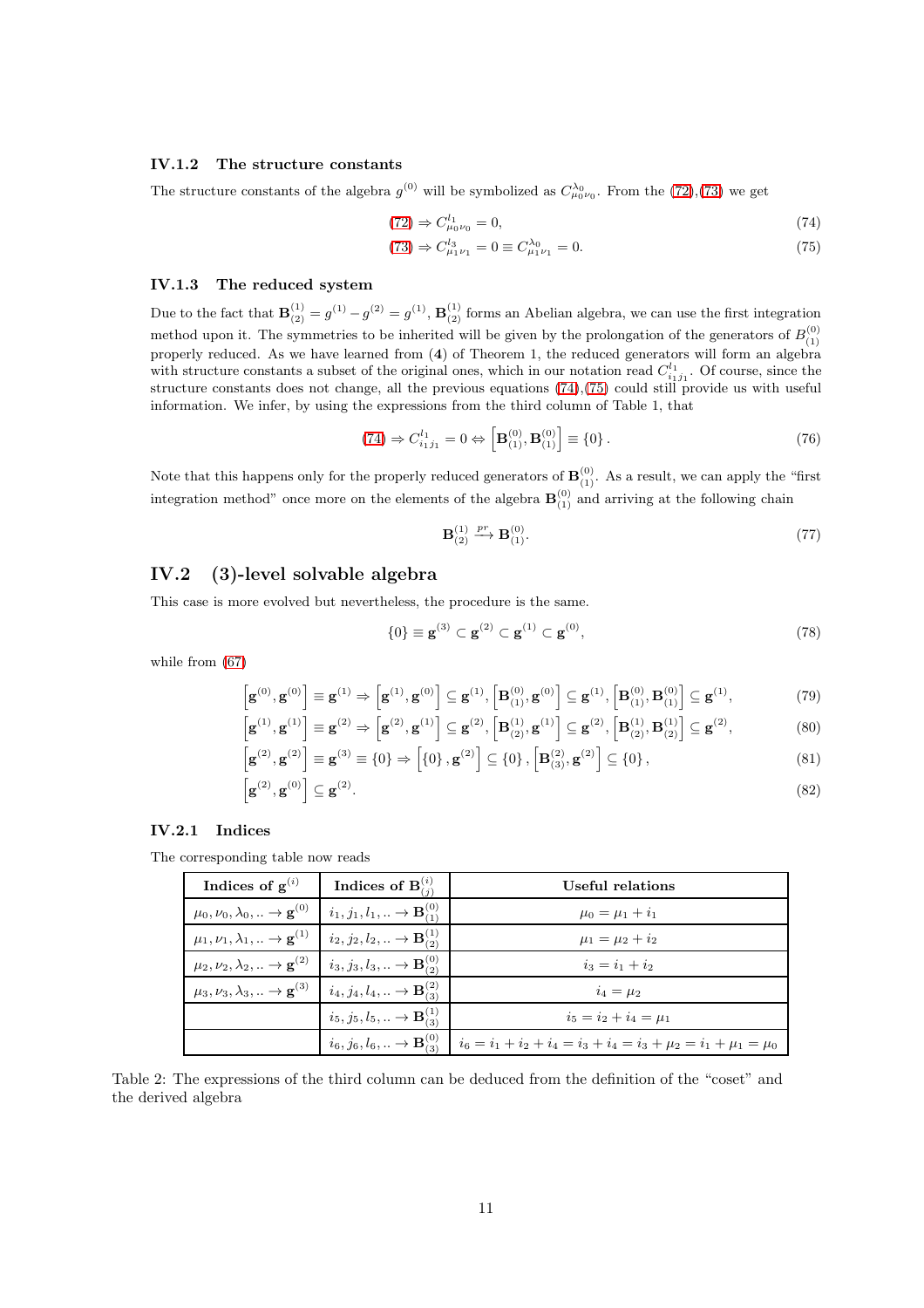#### IV.2.2 The structure constants

The structure constants of  $\mathbf{g}^{(0)}$  will symbolized as  $C_{\mu_0\nu_0}^{\lambda_0}$ .

<span id="page-11-1"></span><span id="page-11-0"></span>
$$
(79) \Rightarrow C_{\mu_0 \nu_0}^{l_1} = 0,\tag{83}
$$

$$
(80) \Rightarrow C_{\mu_1 \nu_1}^{l_3} = 0,\tag{84}
$$

$$
(81) \Rightarrow C_{\mu_2\nu_2}^{l_6} = 0 \equiv C_{\mu_2\nu_2}^{\lambda_0} = 0,
$$
\n(85)

$$
(82) \Rightarrow C_{\mu_2 \nu_0}^{l_3} = 0. \tag{86}
$$

#### IV.2.3 The reduced system

Same as before,  $\mathbf{B}_{(3)}^{(2)} = g^{(2)} - g^{(3)} = g^{(2)}$  forms an Abelian invariant sub-algebra. The symmetries to be inherited will consist of the prolonged elements of the "coset"  $\mathbf{B}_{(2)}^{(0)}$ . The corresponding structure constants will be  $C_{i_3j_3}^{l_3}$ . From the third row of the third column, we can split those structure constants into  $C_{i_3j_3}^{l_1}$ ,  $C_{i_3j_3}^{l_2}$ , since  $l_3 = l_1 + l_2$ . Due to [\(83\)](#page-11-0) and the final row of the third column we can deduce that  $C_{i_3j_3}^{l_1} = 0$ . This implies that,

$$
\left[\mathbf{B}_{(2)}^{(0)},\mathbf{B}_{(2)}^{(0)}\right]\equiv\mathbf{B}_{(2)}^{(1)} \Rightarrow\left[\mathbf{B}_{(2)}^{(1)},\mathbf{B}_{(2)}^{(0)}\right]\subseteq\mathbf{B}_{(2)}^{(1)},\left[\mathbf{B}_{(1)}^{(0)},\mathbf{B}_{(2)}^{(0)}\right]\subseteq\mathbf{B}_{(2)}^{(1)}.\tag{87}
$$

Since  $\mathbf{B}_{(2)}^{(1)}$  is the derived algebra, we may consider also it's derived algebra. In general, since is an invariant sub-algebra we expect that  $\left[\mathbf{B}_{(2)}^{(1)},\mathbf{B}_{(2)}^{(1)}\right]$  will have possible non-zero structure constants  $C_{i_2j_2}^{l_2}$ . As we can observe, due to [\(84\)](#page-11-1) and the fact that  $l_3 = l_1 + l_2$ ,  $\mu_1 = i_2 + i_4$  we come to the conclusion that  $C_{i_2j_2}^{l_2} = 0$ . This implies

$$
\left[\mathbf{B}_{(2)}^{(1)}, \mathbf{B}_{(2)}^{(1)}\right] = 0.\t(88)
$$

As a result,  $\mathbf{B}_{(2)}^{(0)}$  is a (2)-level solvable algebra, and for simplicity we could define,  $\bar{\mathbf{g}}^{(0)} = \mathbf{B}_{(2)}^{(0)}$ ,  $\bar{\mathbf{g}}^{(1)} =$  $\left[\mathbf{B}_{(2)}^{(0)},\mathbf{B}_{(2)}^{(0)}\right],\bar{\mathbf{g}}^{(2)}=\left[\mathbf{B}_{(2)}^{(1)},\mathbf{B}_{(2)}^{(1)}\right]$  so that to the solvability chain reads

$$
\{0\} \equiv \mathbf{\bar{g}}^{(2)} \subset \mathbf{\bar{g}}^{(1)} \subset \mathbf{\bar{g}}^{(0)}.
$$
\n
$$
(89)
$$

Now in the previous section we have already show that in the (2)-level solvable algebra we can use all the generators. Therefore, after the "first integration method" applied in  $\mathbf{B}_{(2)}^{(1)}$ , we are left with the generators  $\mathbf{B}_{(1)}^{(0)} = \mathbf{B}_{(2)}^{(0)} - \mathbf{B}_{(2)}^{(1)}$ , which will form an Abelian algebra, leading to the following chain

$$
\mathbf{B}_{(3)}^{(2)} \xrightarrow{pr} \mathbf{B}_{(2)}^{(1)} \xrightarrow{pr} \mathbf{B}_{(1)}^{(0)}.
$$
\n
$$
(90)
$$

In order to avoid being tedious, we will not study any higher level solvable algebra. The procedure can be iterated (n)-times thus, this concludes the proof.

All the above information can be gathered into the basic theorem of this work.

Theorem 5: Let us consider a system of k ordinary differential equations of maximal order m, which admits an (n)-level solvable algebra of order r. Furthermore, let us call the dimension of the system to be  $N = mc_{(m)} + (m-1)c_{(m-1)} + ... + 2c_{(2)} + 1c_{(1)}$  with  $c_{(m)}, c_{(m-1)}, ..., c_{(1)}$  the number of equations of the corresponding order m,  $(m - 1)$ , ..., 1, and  $c_{(m)} + c_{(m-1)} + ... + c_{(1)} = k$ , so that  $N \geq r$ . The solution to this system can be found as, a solution of a system of ordinary differential equations of dimension  $\bar{N} = N - r$  and an (r)-number of quadratures provided via the "first integration method" acted, at least, (n)-times upon the chain of the prolonged and reduced "cosets"  $(B_{(j)}^{(i)} = g^{(i)} - g^{(j)}, g^{(i)}, g^{(j)}$ the derived algebras of level $(i), (j)$  correspondingly

$$
\mathbf{B}_{(n)}^{(n-1)} \xrightarrow{pr} \mathbf{B}_{(n-1)}^{(n-2)} \xrightarrow{pr} \dots \xrightarrow{pr} \mathbf{B}_{(1)}^{(0)}.
$$
\n(91)

The procedure should start with  $B_{(n)}^{(n-1)}$ , given that the elements of each "coset" act transitive on some sub-space of the dependent variables, of dimension equal to the number of the corresponding "coset". The symbol "pr" above the arrow implies that at each "coset" except  $B_{(n)}^{(n-1)}$  we have to consider the properly reduced prolongation of it's generators.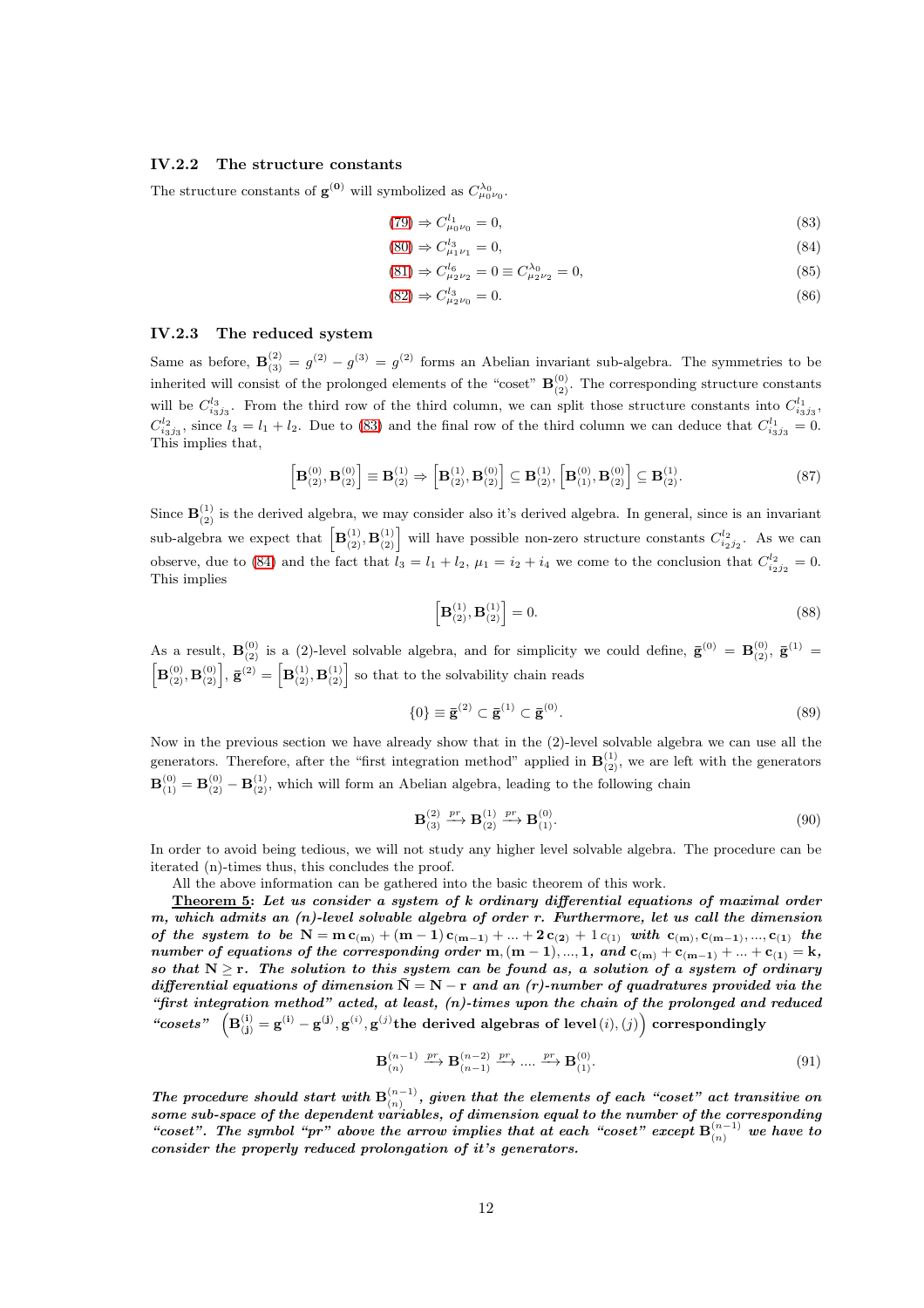The phrase "at least" refers to the fact that this is the minimum number of steps that we have to perform in order to use the full set of generators. For instance, since at every step the generators of the "coset" form an Abelian algebra, we could either transform them all at once into their normal forms, as we considered above, or by repeated steps. Either way, the result will be the same, but in the second case with much more steps. We may note here the following situation: Assume one differential equation of dimension  $(n)$  which admits two symmetry generators forming an Abelian algebra. If we transform both generators into normal form at once, one along the dependent variable and the other along the independent, then the equation is reduced to dimension  $(n - 1)$  and not  $(n - 2)$ . The reason for this is that the generator normal along the independent variable does not reduce the order, but rather transforms the equation into autonomous i.e. does not depend on the independent variable. Thus, in such kind of cases, it is more profitable to use more than the minimum number of steps.

## V Example

It is instructive to present an example so as to make clear the statements of the final theorem. Let us consider the following system of differential equations

$$
x''(t) - \frac{(x'(t))^2}{x(t)} = 0,
$$
\n(92)

$$
y'''(t) + y(t) - e^{-t} \frac{x'(t)}{x(t)} = 0,
$$
\n(93)

where (') indicates first derivative with respect to t. For simplicity, we assign the symbols  $x'' \to x_2, x' \to x_1$ and so forth, while we also omit the time dependence  $(t)$ 

$$
x_2 - \frac{x_1^2}{x} = 0,\t\t(94)
$$

$$
y_3 + y - e^{-t} \frac{x_1}{x} = 0. \tag{95}
$$

It can be shown that this system admits, the following Lie point symmetry generators

$$
\mathbf{Z}_1 = x\partial_x, \ \mathbf{Z}_2 = x\partial_x + e^{-t}\partial_y, \ \mathbf{Z}_3 = \partial_t + x\ln x\partial_x,\tag{96}
$$

with their algebra being

$$
[\mathbf{Z}_1, \mathbf{Z}_2] = 0, [\mathbf{Z}_2, \mathbf{Z}_3] = \mathbf{Z}_2, [\mathbf{Z}_3, \mathbf{Z}_1] = -\mathbf{Z}_1.
$$
 (97)

This is a  $(2)$  – level solvable algebra with  $g^{(1)} = {\mathbf{Z}_1, \mathbf{Z}_2}$ ,  $g^{(2)} = \{0\}$ . The two "coset" of the chain to be followed are  $B_{(2)}^{(1)} = {\mathbf{Z}_1, \mathbf{Z}_2}$ ,  $B_{(1)}^{(0)} = {\mathbf{Z}_3}$ . According to the Theorem 5, the system has dimension  $N = 3 * 1_{(3)} + 2 * 1_{(2)} = 5$ , and since there are  $r = 3$  symmetry generators, we can reduce the dimension of the system to  $\overline{N} = N - r = 2$ . A system of dimension 2, can consist of either two first order ordinary differential equations, or one algebraic and one second order ordinary differential equation. We will present both cases.

Based on Theorem 5 the procedure must start with  $B_{(2)}^{(1)}$ . The two generators of this "coset" act transitive in the two dimensional plane  $(x, y)$  thus we can transform them into normal form at once. Let us introduce the new coordinates  $(s, u, w)$  such that s is the independent variable and  $\tilde{\mathbf{Z}}_1 = \partial_u, \tilde{\mathbf{Z}}_2 = \partial_w$ . The transformation reads

$$
s = t, \ u = \ln x - e^t y, \ w = e^t y,
$$
\n(98)

while in those variables, the third vector field becomes

<span id="page-12-0"></span>
$$
\tilde{\mathbf{Z}}_3 = \partial_s + u \partial_u + w \partial_w. \tag{99}
$$

To this end, the system of the equations in the transformed variables reads

$$
w_3 - u_1 + 2w_1 - 3w_2 = 0,\t\t(100)
$$

$$
u_2 + w_2 = 0.\t\t(101)
$$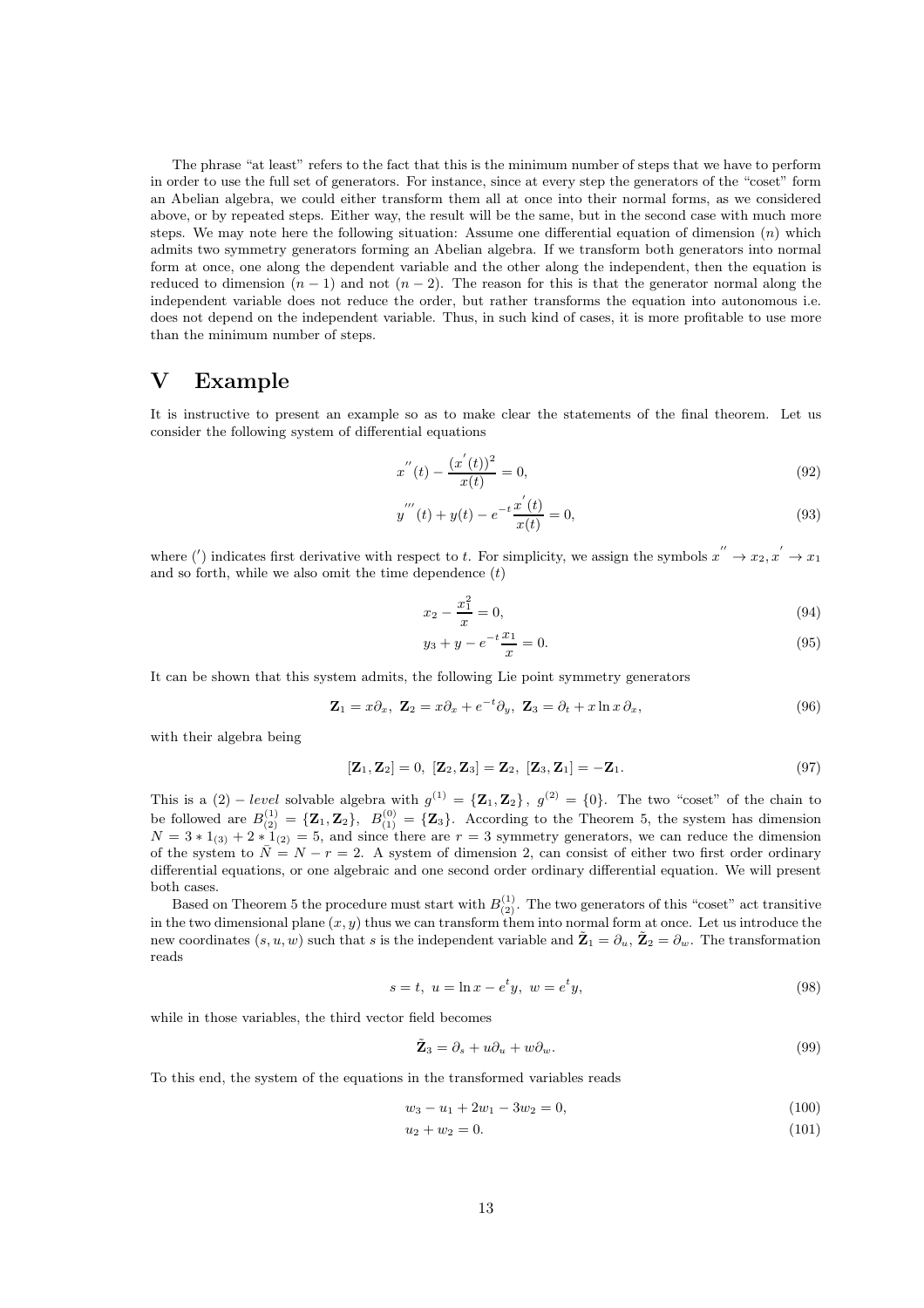The reduction takes place once we are restricted to the hypersurfaces ( $u = constant, w = constant, s =$  $\tau, p = u_1, q = w_1$ ).

<span id="page-13-1"></span>
$$
q_2 - p + 2q - 3q_1 = 0,\t\t(102)
$$

<span id="page-13-6"></span><span id="page-13-2"></span>
$$
p_1 + q_1 = 0,\t\t(103)
$$

$$
u = \int p[\tau(s)]ds + c_1,\tag{104}
$$

<span id="page-13-7"></span><span id="page-13-0"></span>
$$
w = \int q[\tau(s)]ds + c_2.
$$
\n(105)

In order to use the "coset"  $B_{(1)}^{(0)}$  we have to calculate the first prolongation of  $\mathbf{Z}_3$ , and then reduce it to the variables  $(\tau, p, q)$ . The first prolongation is

$$
\tilde{\mathbf{Z}}_3^{(1)} = \partial_s + u\partial_u + w\partial_w + u_1\partial_{u_1} + w_1\partial_{w_1},\tag{106}
$$

while the reduced generator will be calculate as follows

$$
\mathbf{Y}_3 = \tilde{\mathbf{Z}}_3^{(1)}(\tau)\partial_\tau + \tilde{\mathbf{Z}}_3^{(1)}(p)\partial_p + \tilde{\mathbf{Z}}_3^{(1)}(q)\partial_q \Rightarrow \n\mathbf{Y}_3 = \tilde{\mathbf{Z}}_3^{(1)}(s)\partial_\tau + \tilde{\mathbf{Z}}_3^{(1)}(u1)\partial_p + \tilde{\mathbf{Z}}_3^{(1)}(w1)\partial_q \Rightarrow \n\mathbf{Y}_3 = \partial_\tau + p\partial_p + q\partial_q.
$$
\n(107)

From [\(107\)](#page-13-0) we recognize that the reduced generator [\(99\)](#page-12-0) has the same form as the transformed one. This is not always the case, it is just a characteristic of the special form that the first prolongation has.

Now we are ready to continue the procedure. The new coordinates that will transform  $\mathbf{Y}_3$  into it's normal form will be  $\sigma, m, h$  where  $\sigma$  the independent variable and  $\tilde{\mathbf{Y}}_3 = \partial_h$ .

$$
\mathbf{Y}_3 \sigma(\tau, p, q) = 0, \ \mathbf{Y}_3 m(\tau, p, q) = 0, \ \mathbf{Y}_3 h(\tau, p, q) = 1. \tag{108}
$$

The possible solutions to this system of partial differential equations read

$$
\sigma(\tau, p, q) = f_1(e^{-\tau}p, e^{-\tau}q), \, m(\tau, p, q) = f_2(e^{-\tau}p, e^{-\tau}q), \, h(\tau, p, q) = \tau + f_3(e^{-\tau}p, e^{-\tau}q), \tag{109}
$$

where  $f_1, f_2, f_3$  some arbitrary functions of their arguments.

#### V.1 One second order and one algebraic differential equation

In order to end up with a system of one second order and one algebraic differential equation we have to set,

$$
\sigma = e^{-\tau}p, \, m = e^{-\tau}q, \, h = \tau,
$$
\n(110)

with the inverse being

<span id="page-13-5"></span><span id="page-13-4"></span><span id="page-13-3"></span>
$$
\tau = h, \, p = e^h \sigma \, q = e^h m. \tag{111}
$$

Let us also calculate  $p_1, q_1, q_2$ .

$$
p_1 = \frac{e^h (1 + h_1 \sigma)}{h_1}, \ q_1 = \frac{e^h (m_1 + h_1 m)}{h_1}, \ q_2 = \frac{e^h (h_1 m_2 + 2h_1^2 m_1 + h_1^3 m - h_2 m_1)}{h_1^3}.
$$
 (112)

Use these relations into  $(102),(103)$  $(102),(103)$  and solve with respect to  $m_2, h_1$  to get

$$
m_2 - \frac{\sigma - m_1 \left\{ m^3 h_2 - (2 + m_1)\sigma + 3m^2 h_2 \sigma + h_2 \sigma^3 + m \left[ (1 + m_1)^2 + 3h_2 \sigma^2 \right] \right\}}{(1 + m_1)(m + \sigma)^2} = 0,
$$
 (113)

$$
h_1 + \frac{1 + m_1}{m + \sigma} = 0. \tag{114}
$$

By the introduction of the hypersurface's  $h = constant$  variables  $\sigma = k$ ,  $v = h_1$  we are left with the system

$$
m_2 - \frac{k - m_1 \left\{ m^3 v_1 - (2 + m_1)k + 3m^2 v_1 k + v_1 k^3 + m \left[ (1 + m_1)^2 + 3v_1 k^2 \right] \right\}}{(1 + m_1)(m + k)^2} = 0,
$$
\n(115)

$$
v + \frac{1 + m_1}{m + k} = 0,\t(116)
$$

$$
h = \int v[k(\sigma)]d\sigma + c_3. \tag{117}
$$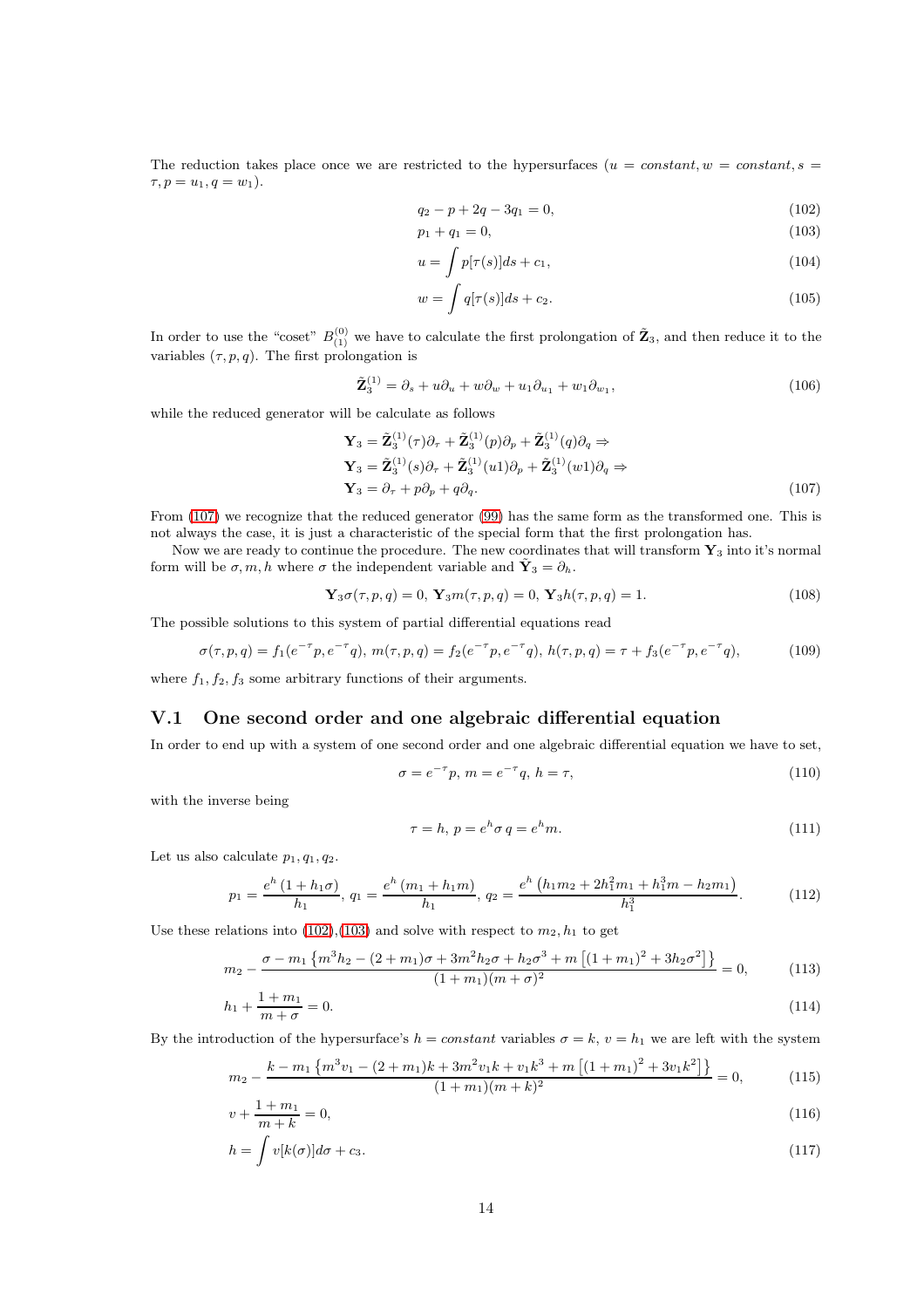Thus, indeed the original system has been reduced to a second order ordinary differential equation for  $m$ and an algebraic one for v,  $(115),(116)$  $(115),(116)$ , alongside with three quadratures  $(117),(104),(105)$  $(117),(104),(105)$  $(117),(104),(105)$  $(117),(104),(105)$ , where  $c_1, c_2, c_3$ are integration constants. Note that since one of the equations is algebraic, we can solve it already and using it in the second order one, to get

$$
m_2 + \frac{(1+m_1)^2 [2mm_1 + (-1+m_1)k]}{(m+k)^2} = 0.
$$
\n(118)

#### V.2 Two first order differential equations

In order to end up with two first order differential equations, we have to use the other possible transformation

<span id="page-14-3"></span>
$$
\sigma = e^{-\tau}q, m = e^{-\tau}p, h = \tau,
$$
\n(119)

with the inverse being

$$
\tau = h, \, p = e^h m, \, q = e^h \sigma. \tag{120}
$$

Let us also calculate  $p_1, q_1, q_2$ .

$$
p_1 = \frac{e^h (m_1 + h_1 m)}{h_1}, q_1 = \frac{e^h (1 + h_1 \sigma)}{h_1}, q_2 = \frac{e^h (2h_1^2 - h_2 + h_1^2 \sigma)}{h_1^3}.
$$
 (121)

Use these relations into  $(102),(103)$  $(102),(103)$  and solve with respect to  $m_1, h_2$  to get

$$
m_1 + h_1(m + \sigma) + 1 = 0,\t(122)
$$

$$
h_2 + h_1^2(1 + h_1 m) = 0.
$$
\n(123)

By the introduction of the reduction variables  $\sigma = k$ ,  $v = h_1$  we are left with the system

<span id="page-14-1"></span><span id="page-14-0"></span>
$$
m_1 + v(m+k) + 1 = 0,\t(124)
$$

$$
v_1 + v^2(1 + v m) = 0,\t\t(125)
$$

<span id="page-14-2"></span>
$$
h = \int v[k(\sigma)]d\sigma + c_3. \tag{126}
$$

Thus, indeed the original system has been reduced to a system of two first order differential equations,  $(124),(125)$  $(124),(125)$  $(124),(125)$ , alongside with three quadratures  $(126),(104),(105)$  $(126),(104),(105)$  $(126),(104),(105)$  $(126),(104),(105)$ , where  $c_1, c_2, c_3$  are integration constants.

Which of these two systems of equations is to our best interest to end up with? Our sole purpose is to solve the original system of differential equations. In both cases we have used all the symmetries that we had into our disposal. What is better, one second order,  $(118)$ , or two first order differential equations  $(124)$ , [\(125\)](#page-14-1)? At this point what we could do is to search for new symmetries of the reduced equations in both cases. Even though, a system of first order differential equations admits a large number of symmetries, it is practically impossible to find even one of them, as it was argued in [\[44\]](#page-20-20). On the other hand, we can relatively easy find if a second order differential equations admits any symmetry. For instance, in this case,[\(118\)](#page-14-3) admits the symmetry  $\xi = k\partial_k + m\partial_m$  which by use of the method reduces the equation to a first order. Thus, we eventually end up with one first order differential equation against a system of two. Therefore, we might say that perhaps it would be to our best interest to use as much symmetries as possible in order to reduce some of the differential equations into algebraic ones.

### VI Maximal solvable sub-algebra

So far, we have proven that the generators belonging to some solvable sub-algebra could all be used, given that the proper order is followed, for the integration procedure. Thus, is trivial to say that from all the solvable sub-algebras, it is to our best interest to use the maximal, meaning the one with the maximum number of generators. This might not be unique, but all of them will lead to the same dimension of reduction.

At this section we would like to address the following question:

Is the maximal solvable sub-algebra the most profitable way to use the symmetry generators? In other words, is it possible to use alongside with the maximal, solvable sub-algebra, generators which don't belong to this sub-algebra, via the "first integration method"?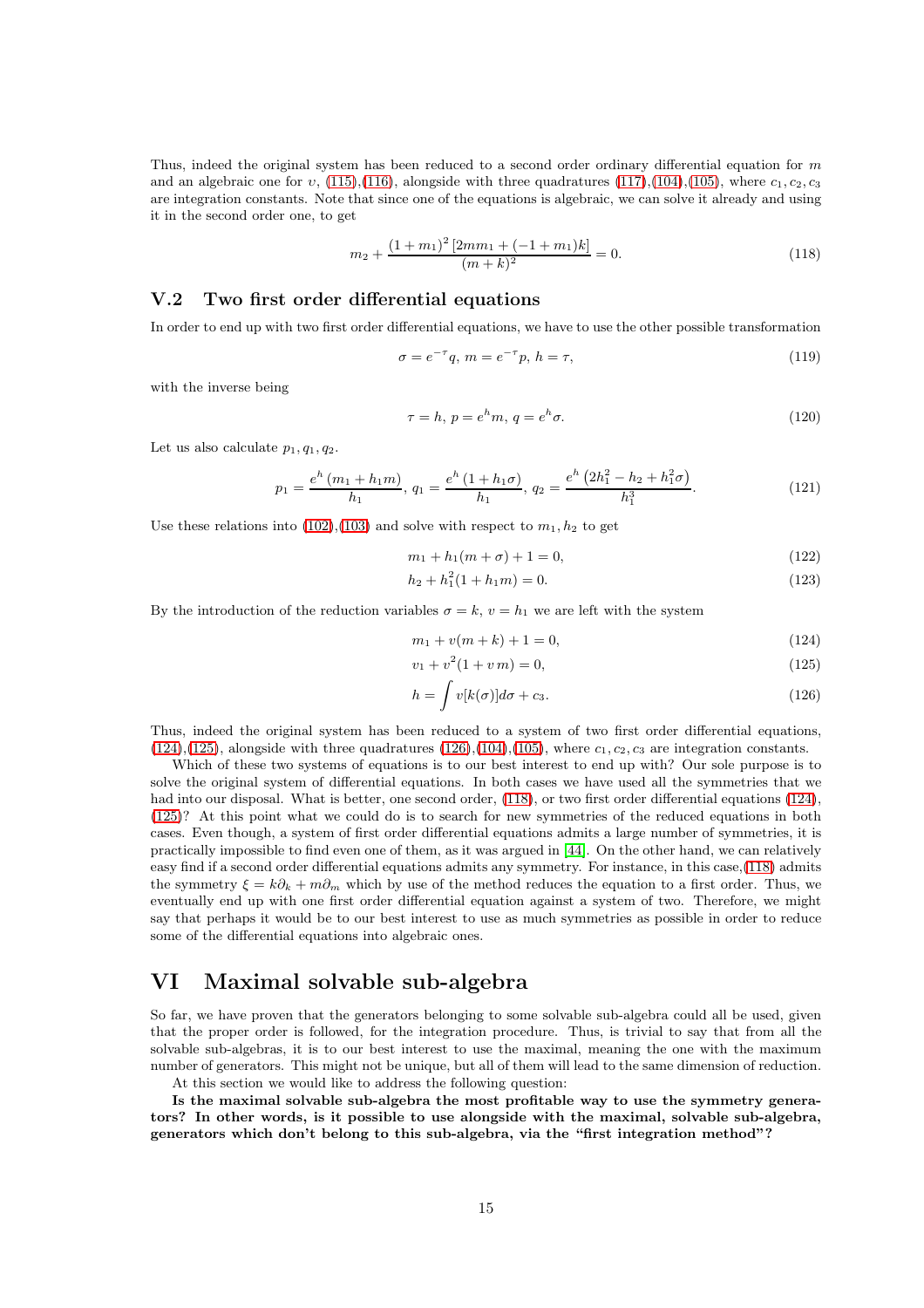Let us recall the "inheritance conditions" for a set of generators  $\mathbf{Z}_i, \mathbf{Z}_l$  where  $\mathbf{Z}_i$  the generators that we are going to transform into normal form, while  $\mathbf{Z}_{\bar{l}}$  the inherited ones.

<span id="page-15-0"></span>
$$
\left[\mathbf{Z}_{\bar{l}},\mathbf{Z}_{\bar{k}}\right] = C_{\bar{l}\bar{k}}^{\bar{q}}\mathbf{Z}_{\bar{q}} + C_{\bar{l}\bar{k}}^{\bar{l}}\mathbf{Z}_{l},\tag{127}
$$

$$
\left[\mathbf{Z}_i, \mathbf{Z}_{\bar{k}}\right] = C_{i\bar{k}}^l \mathbf{Z}_l,\tag{128}
$$

$$
[\mathbf{Z}_i, \mathbf{Z}_j] = 0. \tag{129}
$$

Due to [\(128\)](#page-15-0) we could also say that the generators  $\mathbf{Z}_{\bar{k}}$  belong to the ideal of  $\mathbf{Z}_i$ . Let us further recall the form of commutator relations for a (2)-level solvable algebra where  $\mathbf{Z}_{\mu_0} \in g^{(0)}, \mathbf{Z}_{\mu_1} \in g^{(1)}, \mathbf{Z}_{i_1} \in \mathbf{B}_{(1)}^{(0)}$ .

$$
\left[\mathbf{Z}_{i_1}, \mathbf{Z}_{j_1}\right] = C_{i_1 j_1}^{\lambda_1} \mathbf{Z}_{\lambda_1},\tag{130}
$$

$$
\left[\mathbf{Z}_{\mu_1}, \mathbf{Z}_{j_1}\right] = C_{\mu_1 j_1}^{\lambda_1} \mathbf{Z}_{\lambda_1},\tag{131}
$$

$$
\left[\mathbf{Z}_{\mu_1}, \mathbf{Z}_{\nu_1}\right] = 0. \tag{132}
$$

The correspondence between those set of three relations is achieved for  $\mathbf{Z}_{\mu_1} \to \mathbf{Z}_i, \mathbf{Z}_i, \to \mathbf{Z}_{\bar{k}}$ . We can easily note that the "inheritance conditions" does not imply that the algebra is solvable, while on the other hand a solvable algebra will satisfy the "inheritance conditions" as we have already proven in the previous sections.

In order to answer the question posted previously, we will follow two paths, since as we have proven the order of using the generators in the integration procedure is important. Furthermore, the proof could be easily iterated in higher order solvable sub-algebras.

### VI.1  $Z_{\mu_0}$  has a larger ideal

Let us assume that there exists an algebra with generators  $\{Z_{\mu_0}, Z_I\}$  where  $\{Z_{\mu_0}\}$  will correspond, by assumption, to the maximal solvable sub-algebra, while  $\mathbb{Z}_I$  to the generators outside this sub-algebra. The dimensions will be called  $D<sub>s</sub>$  for the solvable sub-algebra and  $D<sub>r</sub>$  for the rest of the generators. The question to be answered:

Is it possible to find a sub-set of generators  $Z_A$  of the set  $Z_I$  that satisfy the "inheritance conditions" with all  $\mathbf{Z}_{\mu_1}$  and  $\mathbf{Z}_{i_1},$  such that after the use of  $\mathbf{Z}_{\mu_0} \equiv \{ \mathbf{Z}_{\mu_1}, \mathbf{Z}_{i_1} \},$  the  $\mathbf{Z}_A$  could also be used for the integration procedure?

The "inheritance conditions" for the full set  $\{Z_{\mu_1}, Z_{i_1}, Z_A\}$  will read:

<span id="page-15-1"></span>
$$
\left[\mathbf{Z}_{i_1}, \mathbf{Z}_{j_1}\right] = C_{i_1 j_1}^{\lambda_1} \mathbf{Z}_{\lambda_1},\tag{133}
$$

<span id="page-15-3"></span><span id="page-15-2"></span>
$$
\left[\mathbf{Z}_{\mu_1}, \mathbf{Z}_{j_1}\right] = C_{\mu_1 j_1}^{\lambda_1} \mathbf{Z}_{\lambda_1},\tag{134}
$$

$$
\left[\mathbf{Z}_{\mu_1}, \mathbf{Z}_{\nu_1}\right] = 0,\tag{135}
$$

<span id="page-15-4"></span>
$$
\left[\mathbf{Z}_A, \mathbf{Z}_B\right] = C_{AB}^M \mathbf{Z}_M + C_{AB}^{\ell_1} \mathbf{Z}_{\ell_1} + C_{AB}^{\lambda_1} \mathbf{Z}_{\lambda_1},\tag{136}
$$

$$
[\mathbf{Z}_A, \mathbf{Z}_{j_1}] = C_{Aj_1}^M \mathbf{Z}_M + C_{Aj_1}^{l_1} \mathbf{Z}_{l_1} + C_{Aj_1}^{\lambda_1} \mathbf{Z}_{\lambda_1},
$$
\n(137)

<span id="page-15-5"></span>
$$
\left[\mathbf{Z}_{\mu_1}, \mathbf{Z}_B\right] = C_{\mu_1 B}^{\lambda_1} \mathbf{Z}_{\lambda_1}.
$$
\n(138)

Note two things: First, the equations  $(133),(134),(135)$  $(133),(134),(135)$  $(133),(134),(135)$  $(133),(134),(135)$  do not involve any term  $\mathbb{Z}_A$  since by assumption, they form a proper sub-algebra (the maximal) which is also solvable. Second, the set  $\{Z_{\mu_1}, Z_{i_1}, Z_A\}$  does not form a solvable algebra, as can be deduced from [\(136\)](#page-15-4),[\(137\)](#page-15-5). We continue with the reduction of the system by the steps we already explained in previous sections, in which the following will hold  $\mathbf{Z}_{\mu_1} \to \mathbf{Y}_{\mu_1} = 0$ ,  $\mathbf{Z}_{i_1} \to \mathbf{Y}_{i_1}$ ,  $\mathbf{Z}_A \to \mathbf{Y}_A$ , while the structure constants of the reduced generators have the same values with the ones of the original generators:

$$
(133) \Rightarrow [\mathbf{Y}_{i_1}, \mathbf{Y}_{j_1}] = 0,\tag{139}
$$

$$
(136) \Rightarrow [\mathbf{Y}_A, \mathbf{Y}_B] = C_{AB}^M \mathbf{Y}_M + C_{AB}^{\mathfrak{l}_1} \mathbf{Y}_{\mathfrak{l}_1},\tag{140}
$$

$$
(137) \Rightarrow [\mathbf{Y}_A, \mathbf{Y}_{j_1}] = C_{Aj_1}^M \mathbf{Y}_M + C_{Aj_1}^{l_1} \mathbf{Y}_{l_1}.
$$
\n(141)

All the other equations are identically satisfied. As we have said, by assumption  $\mathbf{Z}_A$  must belong also to the ideal of the  $\mathbf{Z}_{i_1}$  at the reduced level, therefore this implies that

<span id="page-15-7"></span><span id="page-15-6"></span>
$$
C_{Aj_1}^M = 0,\t\t(142)
$$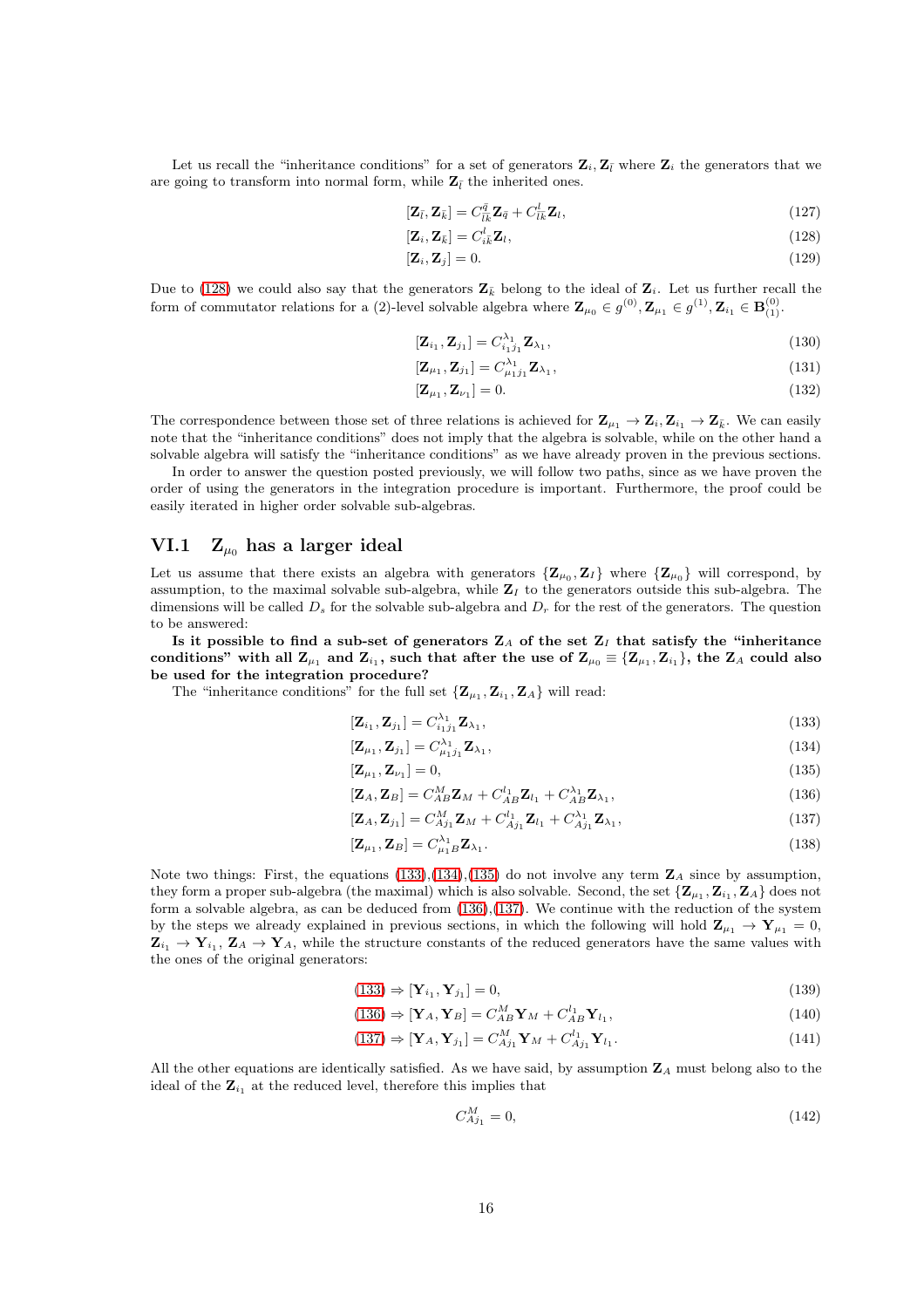which brings the previous equations into the exact form of the "inheritance conditions"

$$
\left[\mathbf{Y}_{i_1}, \mathbf{Y}_{j_1}\right] = 0,\tag{143}
$$

$$
\left[\mathbf{Y}_A, \mathbf{Y}_B\right] = C_{AB}^M \mathbf{Y}_M + C_{AB}^{l_1} \mathbf{Y}_{l_1},\tag{144}
$$

$$
\left[\mathbf{Y}_A, \mathbf{Y}_{j_1}\right] = C_{A j_1}^{l_1} \mathbf{Y}_{l_1}.\tag{145}
$$

The second reduction implies  $Y_{i_1} \to X_{i_1} = 0$ ,  $Y_A \to X_A$ , and the inherited generators satisfy the algebra

<span id="page-16-0"></span>
$$
[\mathbf{X}_A, \mathbf{X}_B] = C_{AB}^M \mathbf{X}_M. \tag{146}
$$

From those generators, eventually we will be able to use only an Abelian sub-algebra, let us call it  $\mathbf{X}_{\bar{A}}$ ,  $\bar{A} = 1, ..., \alpha$ , which implies

$$
[\mathbf{X}_{\tilde{A}}, \mathbf{X}_{\tilde{B}}] = 0 \Leftrightarrow C_{\tilde{A}\tilde{B}}^M = 0. \tag{147}
$$

Thus, we were able to use for the integration the  $D_s$  generators of the solvable sub-algebra and  $D_a < D_r$  of the rest of the generators, which gives a total of  $D_s + D_a$ . However, a contradiction appears. Let us rewrite the equations [\(133\)](#page-15-1) to [\(138\)](#page-15-6) for the sub-set  $\{Z_{\mu_1}, Z_{i_1}, Z_{\tilde{A}}\}$  by taking also into account the relations that come up along the way  $(142),(147)$  $(142),(147)$ .

$$
\left[\mathbf{Z}_{i_1}, \mathbf{Z}_{j_1}\right] = C_{i_1 j_1}^{\lambda_1} \mathbf{Z}_{\lambda_1},\tag{148}
$$

$$
\left[\mathbf{Z}_{\mu_1}, \mathbf{Z}_{j_1}\right] = C_{\mu_1 j_1}^{\lambda_1} \mathbf{Z}_{\lambda_1},\tag{149}
$$

$$
\left[\mathbf{Z}_{\mu_1}, \mathbf{Z}_{\nu_1}\right] = 0,\tag{150}
$$

$$
[\mathbf{Z}_{\tilde{A}}, \mathbf{Z}_{\tilde{B}}] = C_{\tilde{A}\tilde{B}}^{l_1} \mathbf{Z}_{l_1} + C_{\tilde{A}\tilde{B}}^{\lambda_1} \mathbf{Z}_{\lambda_1},
$$
\n(151)

$$
\left[\mathbf{Z}_{\tilde{A}}, \mathbf{Z}_{j1}\right] = C_{\tilde{A}j_1}^{l_1} \mathbf{Z}_{l_1} + C_{\tilde{A}j_1}^{\lambda_1} \mathbf{Z}_{\lambda_1},\tag{152}
$$

$$
\left[\mathbf{Z}_{\mu_1}, \mathbf{Z}_{\tilde{B}}\right] = C_{\mu_1 \tilde{B}}^{\lambda_1} \mathbf{Z}_{\lambda_1}.
$$
\n(153)

It is not difficult to obtained the result, that these relations correspond to a (3)-level solvable sub-algebra. This would imply that we have found a solvable sub-algebra of dimension  $D_s + D_a > D_s$  which contradicts our original assumption that  $\mathbf{Z}_{\mu_0}$  represent the generators of the maximal solvable sub-algebra. Hence, the following corollary can be stated:

Corollary 4: Once the maximal solvable sub-algebra has been obtained, there exist no generators outside this sub-algebra, that would belong to the ideal of the maximal solvable sub-algebra at each step of integration, and satisfy the "inheritance conditions".

#### VI.2  $\mathbf{Z}_{\mu_0}$  belongs to an ideal

The question to be answered can be stated as follows:

Is it possible to find a sub-set of generators  ${\bf Z}_A$  of the set  ${\bf Z}_I$  such that  ${\bf Z}_{\mu_0},\,{\bf Z}_{I_0} \subseteq {\bf Z}_I$  belong to it's ideal?

The "inheritance conditions" for  $\mathbf{Z}_{\mu_0}$ ,  $\mathbf{Z}_{I_0}$  will read

$$
[\mathbf{Z}_A, \mathbf{Z}_B] = 0,\t\t(154)
$$

<span id="page-16-2"></span>
$$
\left[\mathbf{Z}_A, \mathbf{Z}_{J_0}\right] = C_{AJ_0}^M \mathbf{Z}_M,\tag{155}
$$

$$
\left[\mathbf{Z}_A, \mathbf{Z}_{\mu_0}\right] = C_{A\mu_0}^M \mathbf{Z}_M,\tag{156}
$$

<span id="page-16-3"></span><span id="page-16-1"></span>
$$
\left[\mathbf{Z}_{\mu_0}, \mathbf{Z}_{\nu_0}\right] = C_{\mu_0 \nu_0}^{\lambda_0} \mathbf{Z}_{\lambda_0},\tag{157}
$$

$$
\left[\mathbf{Z}_{\mu_{0}},\mathbf{Z}_{J_{0}}\right] = C_{\mu_{0}J_{0}}^{\lambda_{0}}\mathbf{Z}_{\lambda_{0}} + C_{\mu_{0}J_{0}}^{K_{0}}\mathbf{Z}_{K_{0}} + C_{\mu_{0}J_{0}}^{M}\mathbf{Z}_{M},
$$
\n(158)

$$
[\mathbf{Z}_{I_0}, \mathbf{Z}_{J_0}] = C_{I_0 J_0}^{\lambda_0} \mathbf{Z}_{\lambda_0} + C_{I_0 J_0}^{K_0} \mathbf{Z}_{K_0} + C_{I_0 J_0}^{M} \mathbf{Z}_{M}.
$$
\n(159)

Once more, [\(157\)](#page-16-1) holds by the assumption that the set  $\{Z_{\mu_0}\}$  forms a proper, solvable sub-algebra. At the first step we use the generators  $\mathbf{Z}_A$  for the integration procedure which read  $D_a$  in number. Then, at the reduced level we could forget all the  $\mathbf{Z}_{I_0}$  generators and use only the  $\mathbf{Z}_{\mu_0} \to \mathbf{Y}_{\mu_0}$ . The total number would be  $D_a + D_s$ . However, there is a contradiction once more. The subset  $\{Z_A, Z_{\mu_0}\}$  of  $\{Z_A, Z_{\mu_0}, Z_{I_0}\}$  based on  $(154),(156),(157)$  $(154),(156),(157)$  $(154),(156),(157)$  $(154),(156),(157)$  $(154),(156),(157)$  forms a (3)-level solvable sub-algebra of dimension  $D_a + D_s > D_s$  with the  $g^{(2)} = {\mathbf{Z}_A}$ . This contradicts the assumption that we have started with the maximal solvable sub-algebra. The following corollaries are deduced based on the previous results: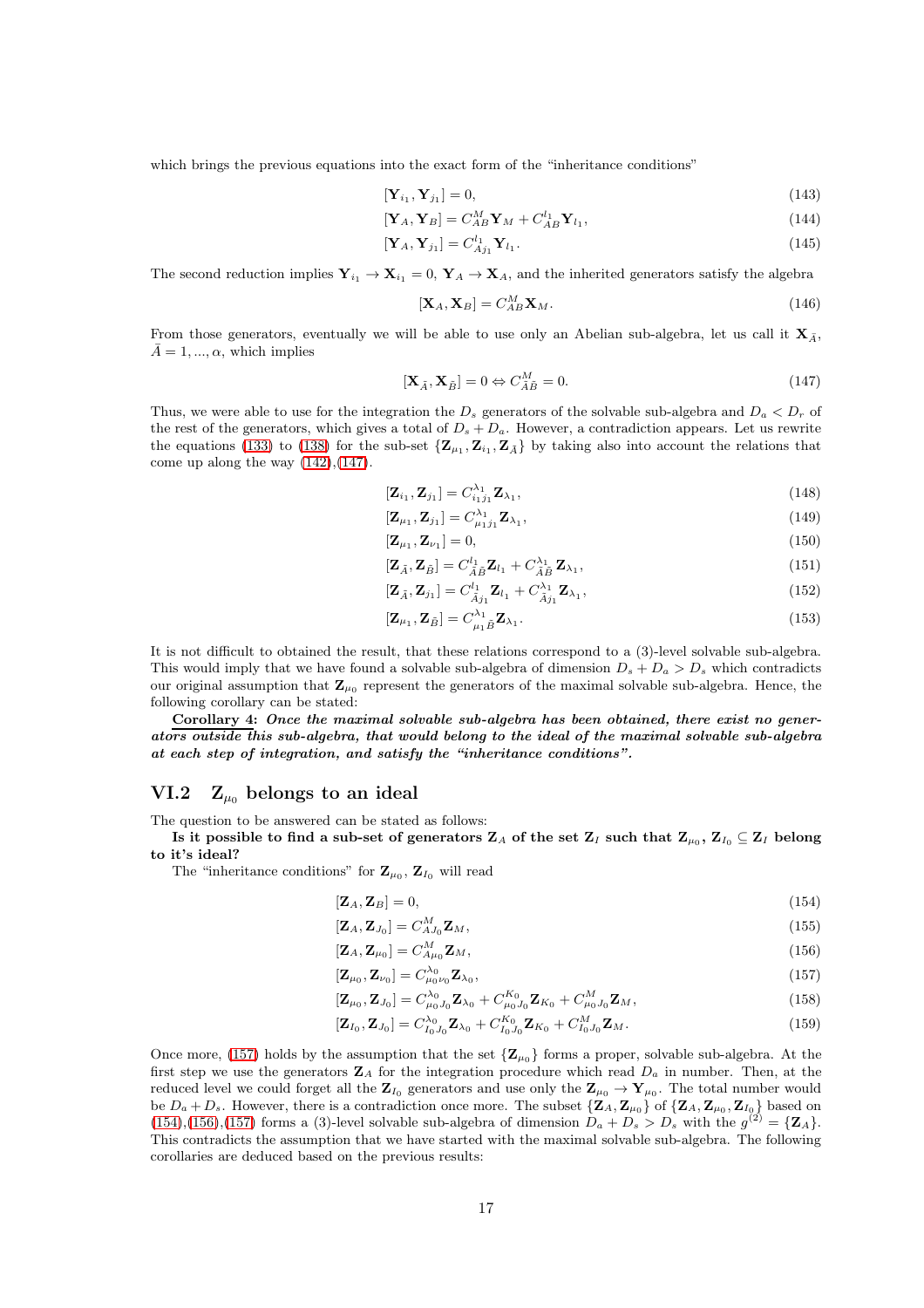Corollary 5: Once the maximal solvable sub-algebra has been obtained, there exist no generators outside this sub-algebra to which, the maximal solvable sub-algebra would belong to their ideal and satisfy the "inheritance conditions".

Corollary 6: The set of generators that will eventually be used for the integration of a given system of ordinary differential equations, will form a solvable sub-algebra.

To end this section, the following theorem is presented whose proof is already obtained from the previous steps and Corollaries.

Theorem 6: The use of the maximal solvable sub-algebra corresponds to the most profitable way of using the symmetry generators of a system of ordinary differential equations, in order to integrate it, based on the "first integration method".

### VI.3 "Optimum" maximal solvable sub-algebra

At this section we would like to note something about the dimension of the maximal, solvable sub-algebra.

Suppose that we are given an algebra which is not solvable. Finding the maximal, solvable sub-algebra, depends on the representation of the structure constants in the given equivalence class. To make this clear, consider the following example.

$$
[\mathbf{X}_1, \mathbf{X}_2] = -\mathbf{X}_3, [\mathbf{X}_1, \mathbf{X}_3] = -\mathbf{X}_2, [\mathbf{X}_2, \mathbf{X}_3] = \mathbf{X}_1.
$$
\n(160)

This algebra is not solvable since  $g^{(1)} = {\mathbf{X}_1, \mathbf{X}_2, \mathbf{X}_3} = g^{(0)}$ . Based on the definition of solvability, the maximal solvable sub-algebra would be either one of these three  $\{X_1\}, \{X_2\}, \{X_3\}$ , meaning that it's dimension would be  $D_s = 1$ . However, by the following acceptable (meaning inside the same equivalent Class) change of basis,

$$
\mathbf{X}_1 = -\mathbf{Y}_2, \ \mathbf{Z}_2 = \mathbf{Y}_3, \ \mathbf{Z}_3 = \mathbf{Y}_1 + \mathbf{Y}_3,\tag{161}
$$

it is not hard to see that this Class possesses a two dimensional sub-algebra

$$
[\mathbf{Y}_1, \mathbf{Y}_2] = \mathbf{Y}_1, [\mathbf{Y}_1, \mathbf{Y}_3] = \mathbf{Y}_2, [\mathbf{Y}_2, \mathbf{Y}_3] = \mathbf{Y}_1 + \mathbf{Y}_3.
$$
\n(162)

It is true that each two dimensional sub-algebra is solvable, therefore it is not hard to see that  $\{Y_1, Y_2\}$ forms the maximal solvable sub-algebra and has dimension  $D_s = 2$ .

To conclude, in everything that we have proven so far, when we refer to the maximal, solvable sub-algebra is this "optimum" as we name it, maximal, solvable sub-algebra.

The way to really track it down is the following: Find the basis of vector fields in which the maximal sub-algebra is manifest. Check if this sub-algebra is also solvable. If not, for this sub-algebra we find it's maximal sub-algebra and we repeat the procedure until we find the first solvable sub-algebra. This would also correspond to the "optimum", maximal, solvable sub-algebra.

### VII Discussion

In the present work we have focused on, an already known, specific integration procedure of ordinary differential equations. This procedure (as well as the others) relies on the existence of symmetry transformations of the equations; meaning transformations of independent and dependent variables that map solutions into solutions. These transformations can be best understood in terms of their infinitesimal generators which are realized as vector fields on the space of independent and dependent variables; they form a Lie algebra. This specific procedure we call "first integration method" and concerns finding new variables in which the transformed vector fields acquire their normal form along the new dependent variables.

In Theorem 1, we concentrate on the application of the "first integration method" upon an Abelian sub-algebra with more than one symmetry generators: we prove the properties that a generator  $\mathbf{Z}_{\bar{l}}$  should have so that it is inherited as symmetry in the reduced system of equations. There are four conditions: the first expresses the fact that  $\mathbf{Z}_l$  should belong to the ideal of  $\mathbf{Z}_i$ . The second is concerned with the form of the reduced operator  $\hat{A}$  that associated to the reduced system of equations. The third and fourth are related to the form and the algebra that the properly reduced generators of  $\mathbf{Z}_{\bar{l}}$ , namely  $\mathbf{Y}_{\bar{l}}$ , satisfy. As a corollary, we deduce that the set  $\{Z_i, Z_{\bar{i}}\}$  forms a sub-algebra of the original algebra.

The combination of solvability, a property of the generators algebra, and the first integration method leads to Theorem 5. This states that we can use all the generators of some solvable sub-algebra if we follow a specific order of application of the method: start from the last "coset" all the way to the first one. At each step we must use the proper reduced and prolonged generators of the corresponding "coset". In the case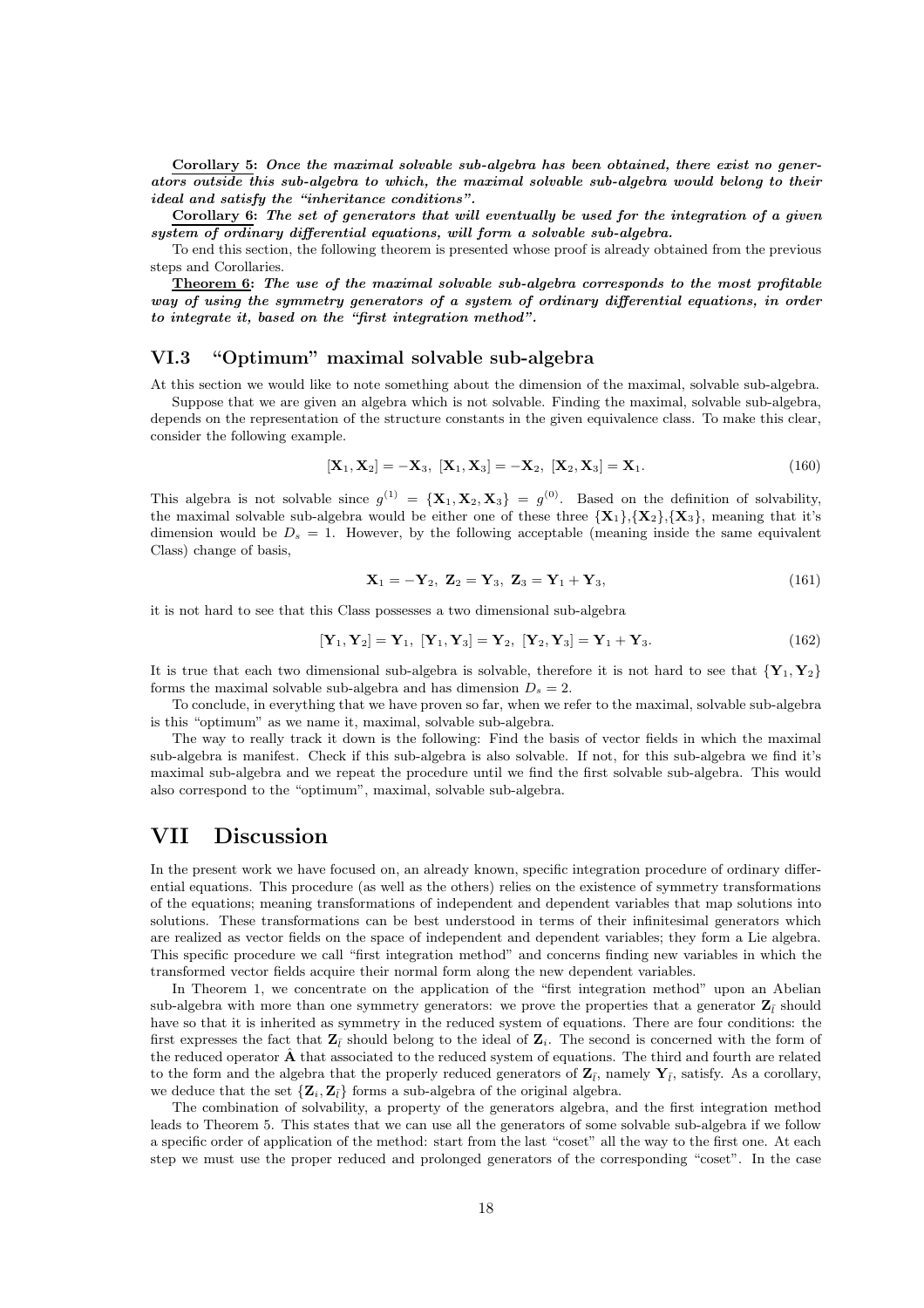that the dimension of the system  $(N, \text{ see Theorem 5})$  is equal or less than the dimension of the algebra, the solution to the system of equations can be found in terms of quadratures only.

Another important result stemming out of this work is that the "optimum", maximal, solvable subalgebra is the best we can get (see section VI). That is to say, there is no other way that we can use more generators for the integration procedure (via the "first integration method").

To conclude, we believe that this work provides the missing (in the literature) link between the combination of the property of solvability with the "first integration method". As we have stated, this combination has been established in the other two integration methods. Lastly, we believe that these theorems will prove to be useful for any application of this integration method to some system of ordinary differential equations, possible even outside the realm of physics.

# Appendices

## A Transitivity of the Abelian sub-algebra

Let us assume the existence of an Abelian algebra of dimension m, with generators  $\mathbf{Z}_i$  which acts on a space of dimension  $n \geq m$ . The generators are linearly independent, that is the equation

$$
a^{(i)}\mathbf{Z}_i = 0,\tag{163}
$$

where  $a^{(i)}$  are some constants admits the trivial and unique solution

$$
a^{(i)} = 0, \forall i = 1, ..., m. \tag{164}
$$

The transitivity properties of the algebra can be found by whether there exist non-trivial solutions of the equation

<span id="page-18-0"></span>
$$
a^{(i)}(x^{\mu})\mathbf{Z}_i = 0,\tag{165}
$$

where  $a^{(i)}(x^{\mu})$  are some functions, and  $i = 1, ..., m$ ,  $\mu = 1, ..., n$ . For the purpose of a better understanding, let us consider the following example: Consider some space of dimension  $n = 2$  with coordinates  $(t, s)$  and a two dimensional  $m = 2$  Abelian algebra, with realization

$$
\mathbf{Z}_1 = \partial_s, \quad \mathbf{Z}_2 = t \partial_s. \tag{166}
$$

It is easy to verify that those generators form an Abelian algebra.

$$
[\mathbf{Z}_1, \mathbf{Z}_2] = 0. \tag{167}
$$

Furthermore, let us prove that those two are also linearly independent.

$$
a^{(1)}\mathbf{Z}_1 + a^{(2)}\mathbf{Z}_2 = 0 \Rightarrow
$$
  
\n
$$
(a^{(1)} + a^{(2)}t)\partial_s = 0 \Rightarrow
$$
  
\n
$$
a^{(1)} + a^{(2)}t = 0 \Rightarrow
$$
  
\n
$$
a^{(1)} = 0, \quad a^{(2)} = 0.
$$
\n(168)

Although, this group acts intransitive since there exist at least one, non-trivial solution of the equation [\(165\)](#page-18-0).

$$
a^{(1)}(t,s)\mathbf{Z}_1 + a^{(2)}(t,s)\mathbf{Z}_2 = 0 \Rightarrow
$$
  
\n
$$
(a^{(1)}(t,s) + a^{(2)}(t,s)t)\partial_s = 0 \Rightarrow
$$
  
\n
$$
a^{(1)}(t,s) + a^{(2)}(t,s)t = 0 \Rightarrow
$$
  
\n
$$
a^{(1)}(t,s) = -t a^{(2)}(t,s).
$$
\n(169)

The basic effect of intransitiveness, is that we cannot find new coordinates  $x = x(t, s)$ ,  $y = y(t, s)$  such that the generators would acquire the form

$$
\tilde{\mathbf{Z}}_1 = \partial_x, \quad \tilde{\mathbf{Z}}_2 = \partial_y. \tag{170}
$$

As we have stated in Theorem 1 of the main text, we require additionally to the Abelian nature of the subalgebra, that should also act transitive in a subspace of dimension equal to the dimension of the sub-algebra. That is equivalent to the existence of the trivial solution for the equation [\(165\)](#page-18-0).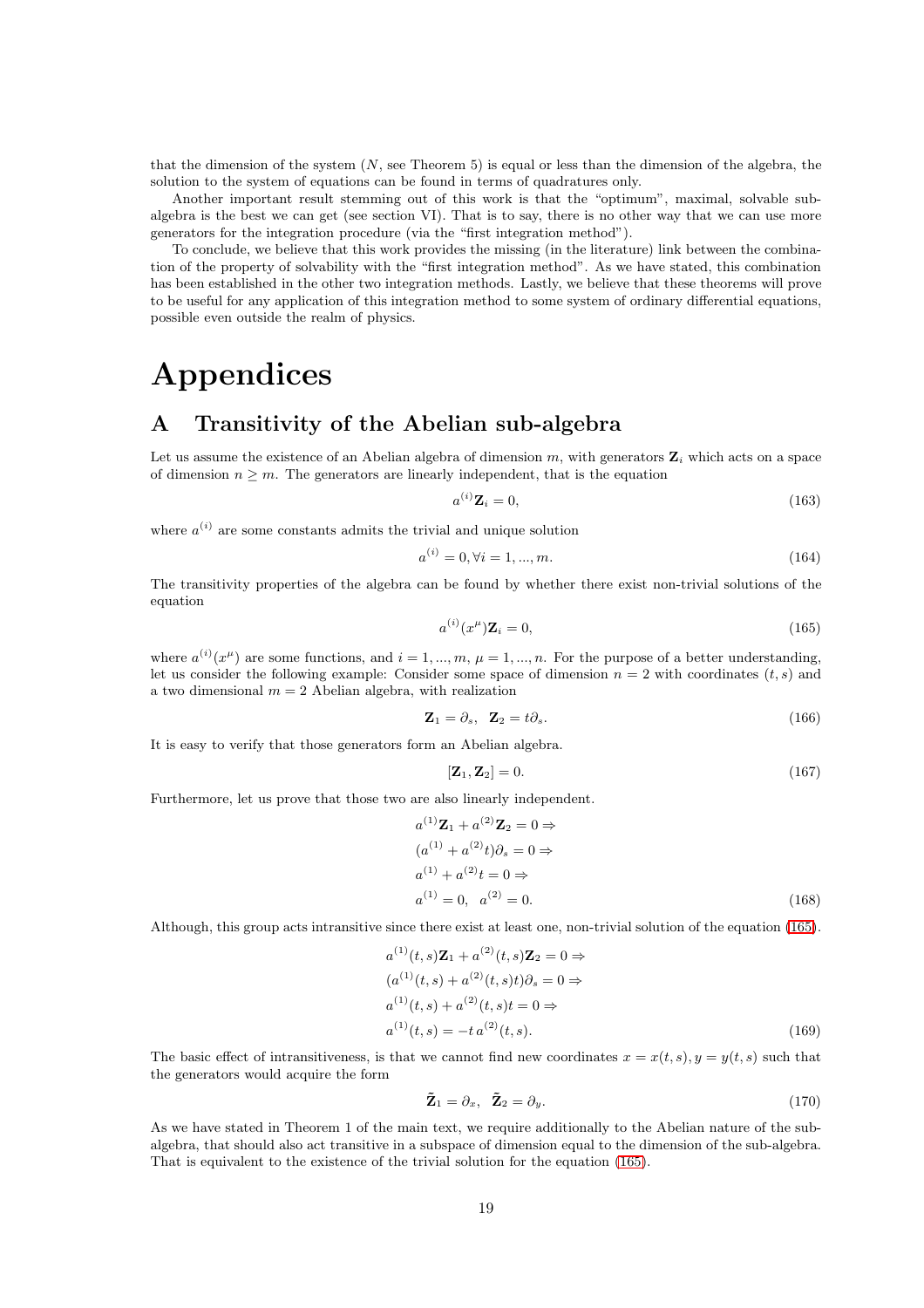## Acknowledgements



The research work was supported by the Hellenic Foundation for Research and Innovation (HFRI) and the General Secretariat for Research and Technology (GSRT), under the HFRI PhD Fellowship grant (GA.no.14501/2017).

### <span id="page-19-0"></span>References

- <span id="page-19-1"></span>[1] Kurt Sundermeyer. Symmetries in fundamental physics, volume 176. Springer, Cham, Switzerland, 2014.
- [2] S. Lie. Bergundung einer Invariantentheorie der Beruhrungstransformationen. Math. Ann., 8:215–288, 1874.
- [3] S. Lie. Uber die Integration durch bestimmte Integrale von einer Klasse linear partieller Differentialgleichung. Arch. for Math., 6:328–268, 1881.
- [4] S. Lie. Classification und integration von gewöhnlichen differentialgleichungen zwischen xy, die eine gruppe von transformationen gestatten. Mathematische Annalen, 32:213–281, 1888.
- [5] Sophus Lie. Vorlesungen ¨uber Differentialgleichungen mit bekannten infinitesimalen Transformationen. Teubner, 1891.
- [6] S. Lie. Zur allgemeinen theorie der partiellen differentialgleichungen beliebeger ordnung. Berichte, Leipz., 47:53–128, 1895.
- <span id="page-19-2"></span>[7] S. Lie. Die theorie der integralinvarianten ist ein korollar der theorie der differentialinvarianten. Berichte, Leipz., 49:342–357, 1897.
- <span id="page-19-3"></span>[8] L. V. Ovsyannikov. Groups and invariant-group solutions of differential equations. Dokl. Akad. Nauk USSR, 118:439–442, 1958.
- [9] L. V. Ovsyannikov. Group properties of the nonlinear heat conduction equation. Dokl. Akad. Nauk USSR, 125:492–495, 1959.
- <span id="page-19-4"></span>[10] L. V. Ovsyannikov. Group Properties of Differential Equations. Novosobirsk, 1962.
- <span id="page-19-5"></span>[11] L. V. Ovsyannikov. Group Analysis of Differential Equations. Academic Press, 1982.
- [12] G. W. Bluman and J. D. Cole. The general similarity solutions of the heat equation. J. Math. Mech., 18:1025–1042, 1969.
- [13] G. W. Bluman. Similarity solutions of the one-dimensional fokker-planck equation. Int. J. Nonlin. Mech., 6:143–153, 1971.
- [14] G. W. Bluman. Applications of the general similarity solution of the heat equation to boundary value problems. Quart. Appl. Math., 31:403–415, 1974a.
- [15] G. W. Bluman. Use of group methods for relating linear and nonlinear partial differential equations. Proceedings of Symposium on Symmetry, Similarity and Group Theoretic Methods in Mechanics, pages 203–218, 1974b.
- [16] S. Kumei and G. W. Bluman. When nonlinear differential equations are equivalent to linear differential equaitons. SIAM J. Appl. Math., 42:1157–1173, 1982.
- [17] F. Schwarz. Symmetries of the two dimensional korteweg-de vries equation. J. Phys. Soc. Japan, 51:2387–2388, 1982.
- <span id="page-19-6"></span>[18] J. Doyle and M. J. Englefield. Similarity Solutions of a Generalized Burgers Equation. IMA Journal of Applied Mathematics, 44(2):145–153, 1990.
- <span id="page-19-7"></span>[19] E. Noether. Invariante variationsprobleme. Nachrichten von der Gesellschaft der Wissenschaften zu Göttingen, Mathematisch-Physikalische Klasse, 1918:235-257, 1918.